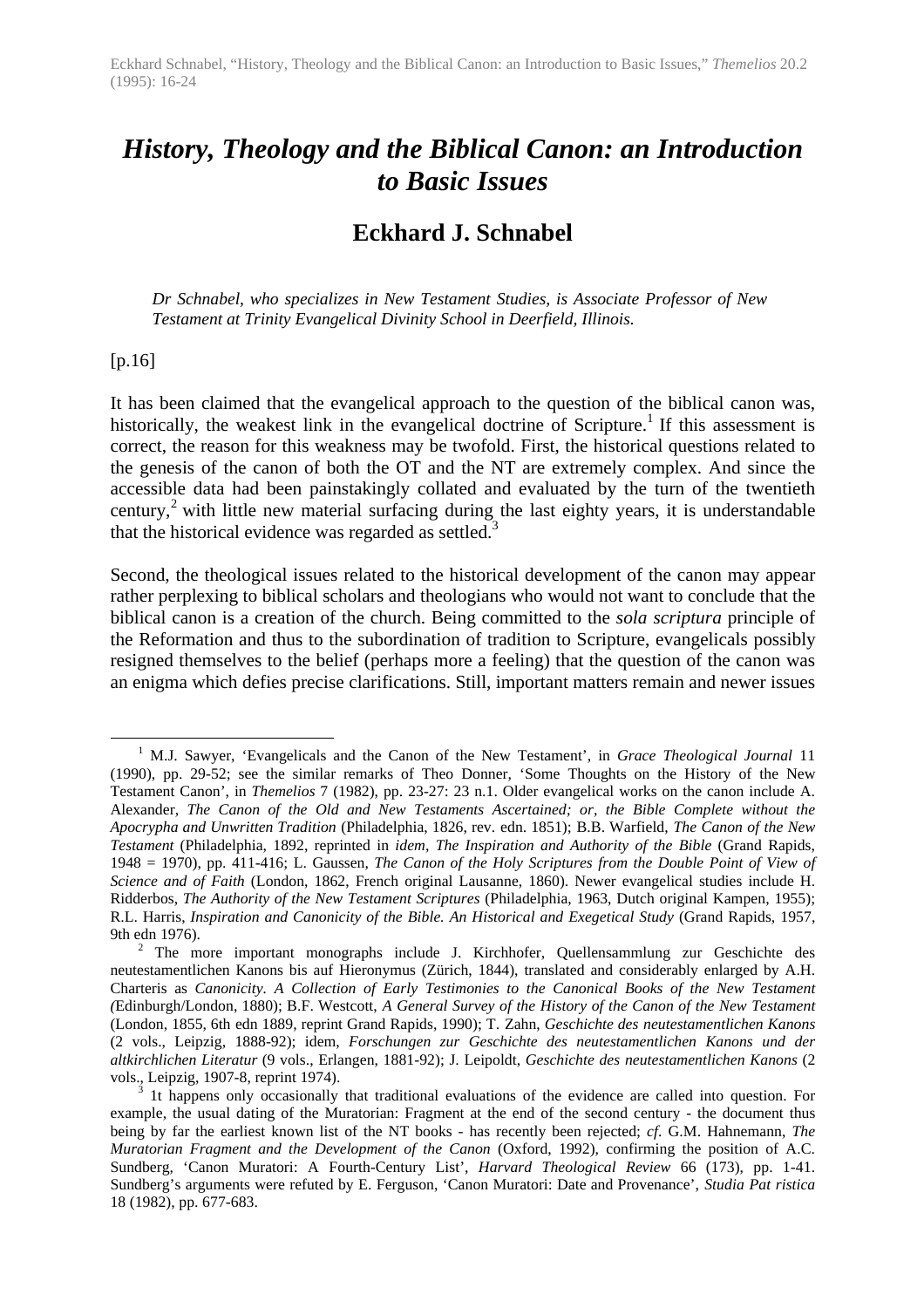need to be discussed. In the wake of renewed interest in the canon,  $4$  evangelical contributions to the debate have increased, at least in quantity.<sup>5</sup>

The term 'canon' is usually defined as 'rule' or 'norm'. The Greek word, which has a broad range of meanings, $6$  was applied to the list of books regarded as authoritative for the churches not before the middle of the fourth century AD. The discussion between Westcott and Zahn whether it was the material content of the apostolic writings or whether it was the formal concept of an 'authoritative list' which prompted the use of the word 'canon' has still not been settled. Some scholars assert that before the fourth century the dominant element was not the text but the content conveyed by the text, both in early rabbinic Judaism and the church.<sup>7</sup> This fact is said to explain the freedom with which the Christians until the time of Irenaeus approached the apostolic texts, notably the gospels which were not yet regarded as unchangeable sacred books.<sup>8</sup>

However, there appears to be no evidence which forces us to decide between these two possibilities. One should perhaps be careful not to construe wrong alternatives: it would be entirely natural for people who regarded the teaching contained in particular books as normative for faith and life to consider the text of these books as possessing critical importance. It should not be disputed, however, that the term 'canon' itself is tied up with diverse historical and theological questions. In the following notes we want to highlight the main phases and problems of canon history and indicate some areas of the current debate.

#### **History and the Old Testament Canon**

 $\overline{a}$ 

The traditional position sees the extant canon of the OT emerge in three stages.  $9(1)$  The graded 'canonicity' of the three parts of the *tanach* (*TN"K:* Torah, Nebiim, Ketubim, *i.e.* the

<sup>4</sup> *Cf.* particularly H.F. von Campenhausen, *The Formation of the Christian Bible* (Philadelphia, 1972; German original Tübingen, 1968); E. Käsemann (ed), *Das Neue Testament als Kanon: Dokumentation und kritische Analyse zurgegenwärtigen Diskussion* (Göttingen, 1970); S.Z. Leiman, *The Canonization of the Hebrew Scripture* (Hamden, 1976); B.S. Childs, *Introduction to the Old Testament as Scripture* (Philadelphia, 1977); J. Barr, *Holy Scripture: Canon,Authority, Criticism* (The Sprunt Lectures, Oxford, 1983); I. Baldermann *et al .*(eds), *Jahrbuch für Biblische Theologie* Vol. 3: Zum Problem des biblischen Kanon (Neukirchen-Vluyn, 1988); H. Hübner, *Biblische Theologie des Neuen Testaments Band 1: Prolegomena* (Göttingen, 1990), ch. 1; G.M. Hahneman, *The Muratorian Fragment and the Development of the Canon* (Oxford, 1992).

<sup>5</sup> *Cf. e.g.* T. Donner, 'Some Thoughts on the History of the New Testament Canon', *Themelios 7* (1982), pp. 23-27; R.T. Beckwith, *The Old Testament Canon of the New Testament Church and its Background in Early Judaism* (Grand Rapids, 1986); D.C. Meade, *Pseudonymity and Canon: An Investigation into the Relationship of Authorship and Authority in Jewish and Earliest Christian Tradition* (WUNT 39, Tübingen, 1986); D.A. Carson, J.D. Woodbridge (eds), *Hermeneutics, Authority, and Canon* (Grand Rapids, 1986), notably the study of D.C. Dunbar, 'The Biblical Canon', pp. 299-326; F.F. Bruce, *The Canon of Scripture* (Downers Grove, 1988); W. Künneth, 'Kanon', *Theologische Realenzyklopladie* 17 (1988), pp. 562-570; C. Maier (ed), *Der Kanon der Bibel* (Giessen/Wuppertal, 1990); E.E. Ellis, *The Old Testament in Early Christianity. Canon and Interpretation in the Light of Modern Research* (WUNT 54, Tübingen, 1991).

 $6$  It was used to designate 'a straight rod', a 'level', a 'plumbline' or a 'ruler'; metaphorical usages include 'criterion', 'standard' and 'circumscribed [geographicall area'; *cf.* SM. Metzger, *The Canon of the New Testament:Its Origin, Development, and Significance* (Oxford/New York, 1987 = 1989), pp. 289ff.

<sup>7</sup> *Cf.* J. Maier, 'Zur Frage des biblischen Kanons im Früjudentum im Licht der Qumranfunde', *Jahrbuch für biblische Theologie* 3 (1988), pp. 135-146: 137f.

<sup>8</sup> *Cf.* W.-D. Köhler, *Die Rezeption des Matthäusevangeliums in der Zeit vor Irenäus* (WUNT 2/24, Tübingen, 1987), for evidence regarding the Gospel of Matthew.

<sup>&</sup>lt;sup>9</sup> *Cf.* the study of H.E. Ryle, *The Canon of the Old Testament* (2nd edn, London, 1892/1909); R.H. Pfeiffer, 'Canon of the OT', *Interpreter's Dictionary of the Bible,* Vol. 1, 1962, pp. 498-520; R.K. Harrison, 'Canon of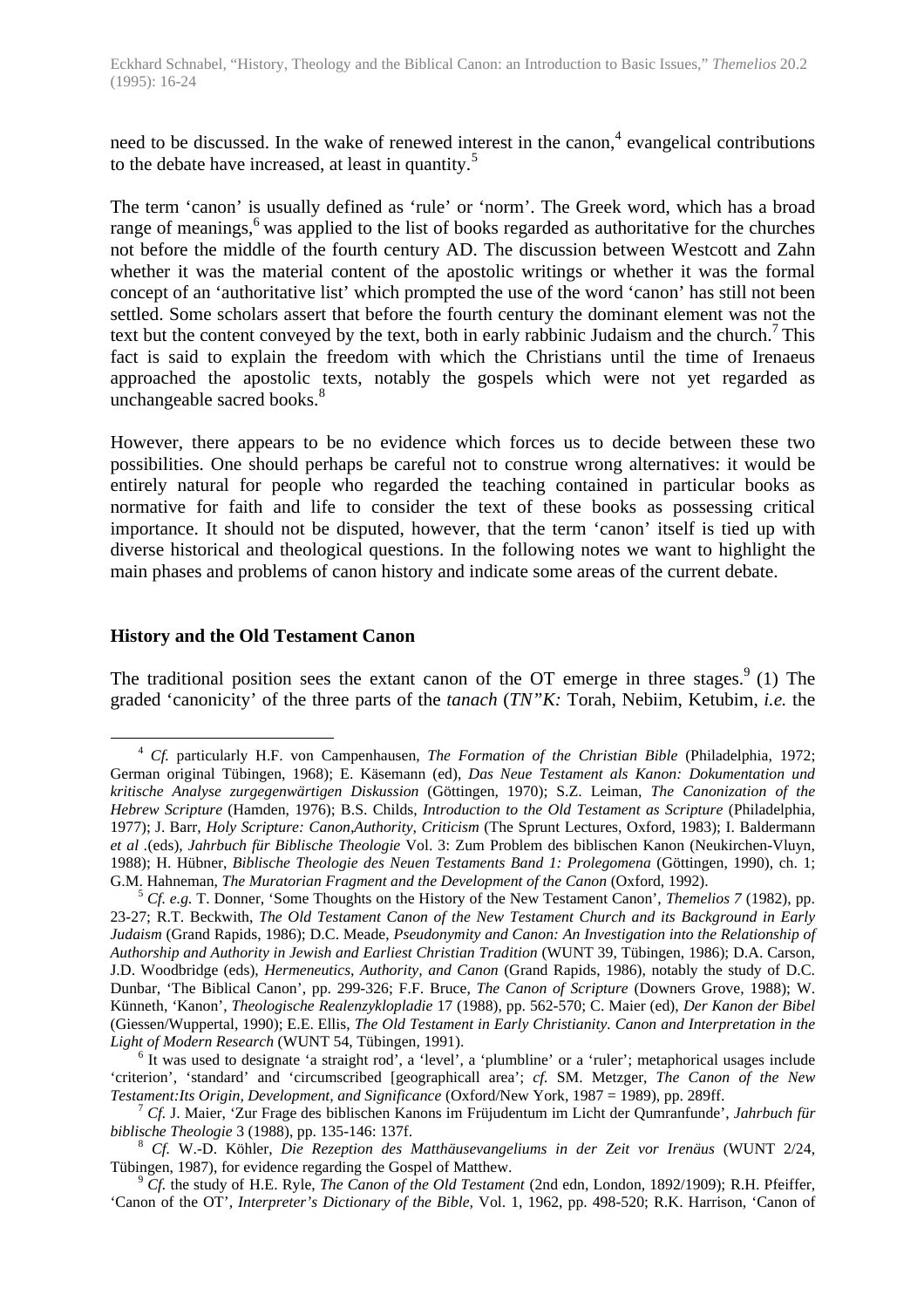Law, the Prophets and the Writings) in early<sup>10</sup> and rabbinic Judaism must have had definite historical presuppositions in earlier times.<sup>11</sup> The dominance of the law is often used as an argument for the proposition that the Pentateuch was the first segment of the Hebrew Scriptures to be regarded as authoritative. The collection of the law stood under the injunction of Deuteronomy that one may not add anything to it nor take from it (Dt. 4:2; 13:1).

Some scholars emphasize at this point that the concept of 'canon' is related to the concept of the covenant.<sup>12</sup> As God's covenant with his people adapted the (suzerainty) treaty form of Near Eastern society, the 'canonical' elements of the latter are present in the former: the importance of the written form, the reading in a public assembly of the people, the stipulations for the secure deposit of the law and for future public readings, the evoking of a loyal response and the curses which aimed at preventing violations of the normative texts (*cf.* Ex. 24; Dt. 31).<sup>13</sup> If the assumption is plausible that not only Deuteronomy<sup>14</sup> but also the material of Exodus and Leviticus dates to the Mosaic period, the 'canonical principle' was present in Israel's history from early times onwards.

Such a view of the historical roots of the canonization process depends, of course, on one's evaluation of the literary history of the Pentateuch. If the latter is regarded as a long and varied process which ended only after the exile, the date of canonization of these texts is pushed forward.<sup>15</sup> The critical consensus of the nineteenth century, which is still supported by many critics today, regarded the promulgation of the law (whatever its precise content) under Josiah (*cf.* 2 Ki. 22) and the

[p.17]

 $\overline{a}$ 

promulgation of the Torah at the time of Nehemiah (Ne. 8-10; *cf.* 2 Macc. 2:13) as authoritative decisions of the leaders of the Jewish people delineating the basis of religious life. These 'acts of canonization' occurred, then, obviously at a much later date.<sup>16</sup> However, there is no evidence that the discovery of the book of the law in 2 Kings 22 marked the beginning of a canonical process. Rather, the discovery confirmed the already existing authority of the law.<sup>17</sup> Thus the question regarding the earliest stages of canonical

the OT', *The International Standard Bible Encyclopedia,* Vol. 1, 1979, pp. 591-601. Bruce, *Canon,* p. 36, regards the view which reckons with the formation of the OT canon in three stages as hypothetical with no evidence for it whatsoever. For the novel suggestion of David N. Freedman see below, n. 22.

<sup>10</sup> See the prologue of the grandson of Ben Sira, Sir. *§* 1,3,7.

<sup>11</sup> *Cf*. J. Maier, 'Zur Frage des biblischen Kanons im Früjudentum im Licht der Qumranfunde', *Jahrbuch für biblische Theologie* 3 (1988), pp. 135-146: 138 with regard to rabbinic judaism.

<sup>&</sup>lt;sup>12</sup> *Cf.* P.C. Craigie, *The Book of Deuteronomy* (NICOT, Grand Rapids, 1976 = 1979), p. 33, referring to RE. Clements, *God's Chosen People. A Theological Interpretation of the Book of Deuteronomy* (London, 1968), pp. 89-105 (who dates the development of the principle of canonicity in relation to Deuteronomy to the late seventh century); *cf.* further R.E. Clements, 'Covenant and Canon in the Old Testament', in *Creation. Christ and Culture* (FS T.F. Torrance, ed. R.W.A. McKinney, Edinburgh, 1976), pp. 1-12.

<sup>13</sup> Emphasized by M.G. Kline, *The Structure of Biblical Authority* (Grand Rapids, 1972), pp. 27-110.

<sup>&</sup>lt;sup>14</sup> See Craigie, Deuteronomy, pp. 24-32; see further G.J. Wenham, 'The Date of Deuteronomy: Linch-Pin of Old Testament Criticism', Themelios 10.3 (1985), pp. 15-20; 11.1 (1985), pp. 15-18.

<sup>&</sup>lt;sup>15</sup> At the same time new questions are being raised which are impossible to answer unless one is prepared to speculate, *e.g.* the problem 'to what extent a canonical force was at work in the uniting of the J and E sources of the Pentateuch or how a consciousness of the canon exerted itself in the process': B.S. Childs, *Introduction,* p. 62.

<sup>16</sup> *Cf.* H. Gese, 'Das biblische Schriftverständnis', *Zur biblischen Theologie* (2nd edn, Tübingen, 1983), pp. 9-30: ii, 25 (in *idem, Essays on Biblical Theology,* Minneapolis: Augsburg, 1981); C. Stemberger, 'Jabne und der Kanon', *Jahrbuch für biblische Theologie* 3 (1988), pp. 163-174: 164.

<sup>17</sup> Thus B.S. Childs, *Introduction,* p. 63.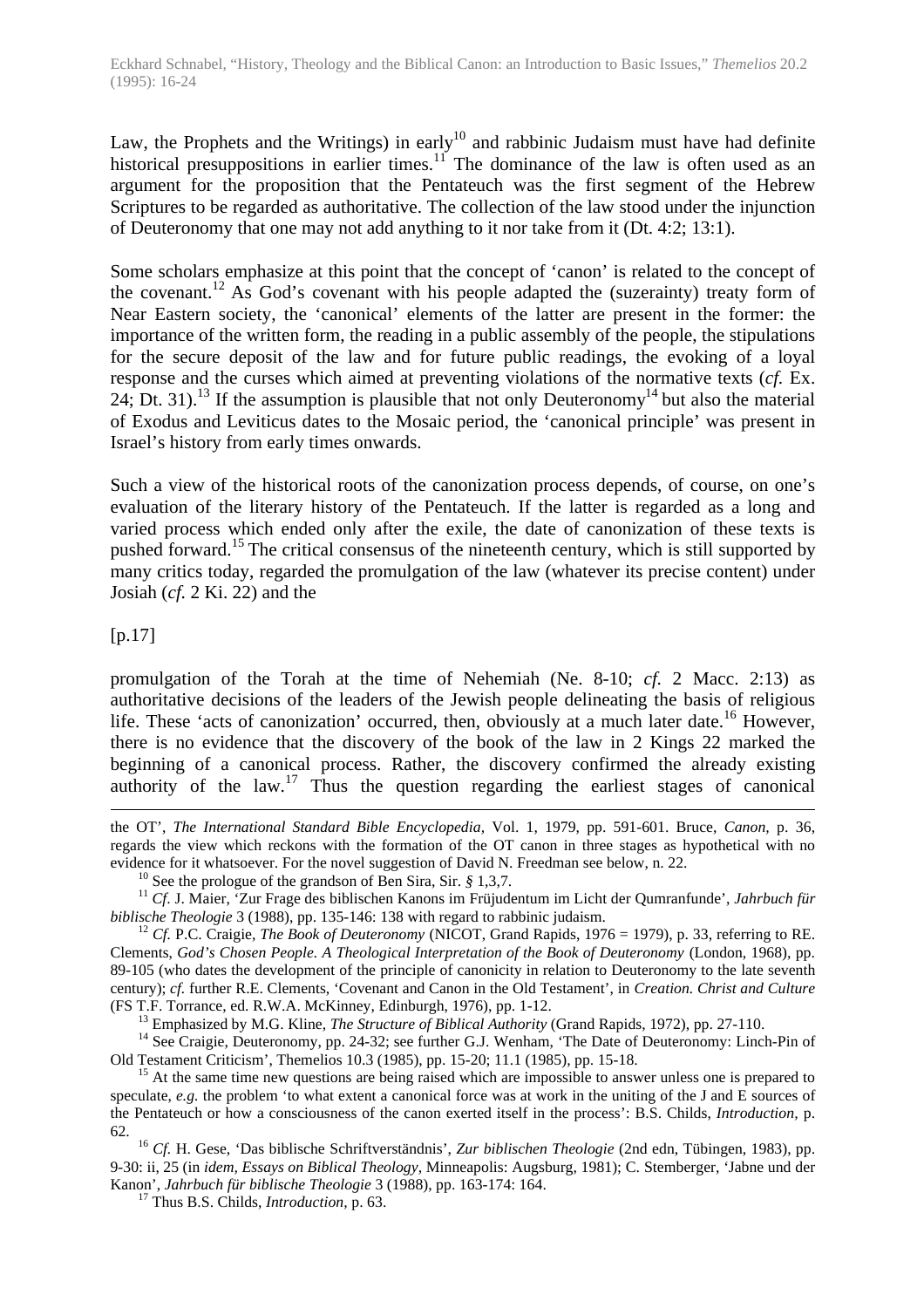consciousness depends, as many other questions, on one's view of the literary history of the Pentateuch.

(2) The closing of the 'prophetic canon' occurred, as some scholars have recently argued, in the first half of the fifth century BC.<sup>18</sup> The main arguments for this date are the silence regarding events after 500 BC, the absence of Chronicles, and the Jewish tradition that prophecy ceased after Malachi (*cf.* 1 Macc. 4:46; 9:27; 14:41; syrBar. 85:3). Others are not convinced by these arguments; some contend that a collection of prophets was still 'open' in the first century AD. Further, many critics today regard the canonical position of prophetic writings or entire prophetic collections as developing side by side with the literary processes which shaped the law.<sup>19</sup> It is difficult, however, to discount the repeated reference to 'the Law and the Prophets and the others [that followed them]' in the prologue of Sirach or the early cognizance of the canonical order of the prophetic books from Joshua to Nehemiah (Sir. 46:1- 49:13) and the reference to the 'twelve prophets' after Ezekiel (Sir. 49:10).<sup>20</sup> The beginning of the second century BC is the *terminus ad quem* for the fixed canonical status of the (former and latter) prophets. $^{21}$ 

As there is no consensus, and indeed no evangelical consensus concerning the literary history of OT books, it is not surprising that there is no agreement regarding the history of the concept of canonicity or even the presence of individual authoritative books and collections. Even if a consensus regarding the origin and the date of OT books could be reached, the lack of concrete historical data demonstrating their (relative?) authoritative status during the history of Israel makes certainty regarding the early history of the OT canon elusive. However, further work on the literary history of the OT books may confirm various aspects of OT canon history, particularly the *terminus a quo* of 'canon consciousness'. This state of affairs makes the question of the closure of the OT canon all the more important, for both the (later) Jewish community as well as for the early Christian church.

It has recently been suggested that the Hebrew Bible is a unity, being the result of deliberate editorial activity which included compilation and consolidation of the 'Primal History' (Torah and the Former Prophets, *i.e.* Genesis to Kings) in the mid-sixth century, the Latter Prophets in the late sixth or early fifth century, the Writings from the time and the hands of Ezra and Nehemiah, with the book of Daniel being added around 165 BC. According to this view, the Hebrew Bible (with the exception of Daniel) 'was put together and arranged in much the shape that it has today by a small group of scholars toward the end of the fifth century BCE. There is good reason to accept the tradition that the Scribe Ezra (and the Provincial Governor Nehemiah) had much to do with the outcome'.<sup>22</sup> If the basic argument of this suggestion could be substantiated, the critical consensus view that 'no one redacted the Bible as a whole'<sup>23</sup> would have to be abandoned.

<sup>18</sup> *Cf.* S.Z. Leiman, *Canonization, passim.*

<sup>19</sup> *Cf.* J.C.H. Lebram, 'Aspekte der alttestamentlichen Kanonbildung', *Vetus Testamentum* 18 (1968), pp. 173-189.

<sup>20</sup> *Cf*. H. Stadelmann, *Ben Sira als Schriftgelehrter* (WUNT 2/6, Tübingen, 1980), p. 190.

<sup>&</sup>lt;sup>21</sup> This is usually acknowledged; see Gese, 'Schriftverständnis', p. 11, who assumes the closure of the 'second canon' of the prophetic tradition in the third century.

<sup>22</sup> D.N. Freedman, *The Unity of the Hebrew Bible* (Ann Arbor, 1991), p. vii, *cf.* the conclusion, pp. 98-100.

<sup>23</sup> J. Barr, 'Trends and Prospects in Biblical Theology', *Journal of Theological Studies* 25 (1974), pp. 265- 282: 274, quoted approvingly by John Goldingay, *Theological Diversity and the Authority of the Old Testament* (Grand Rapids, 1987), p. 27.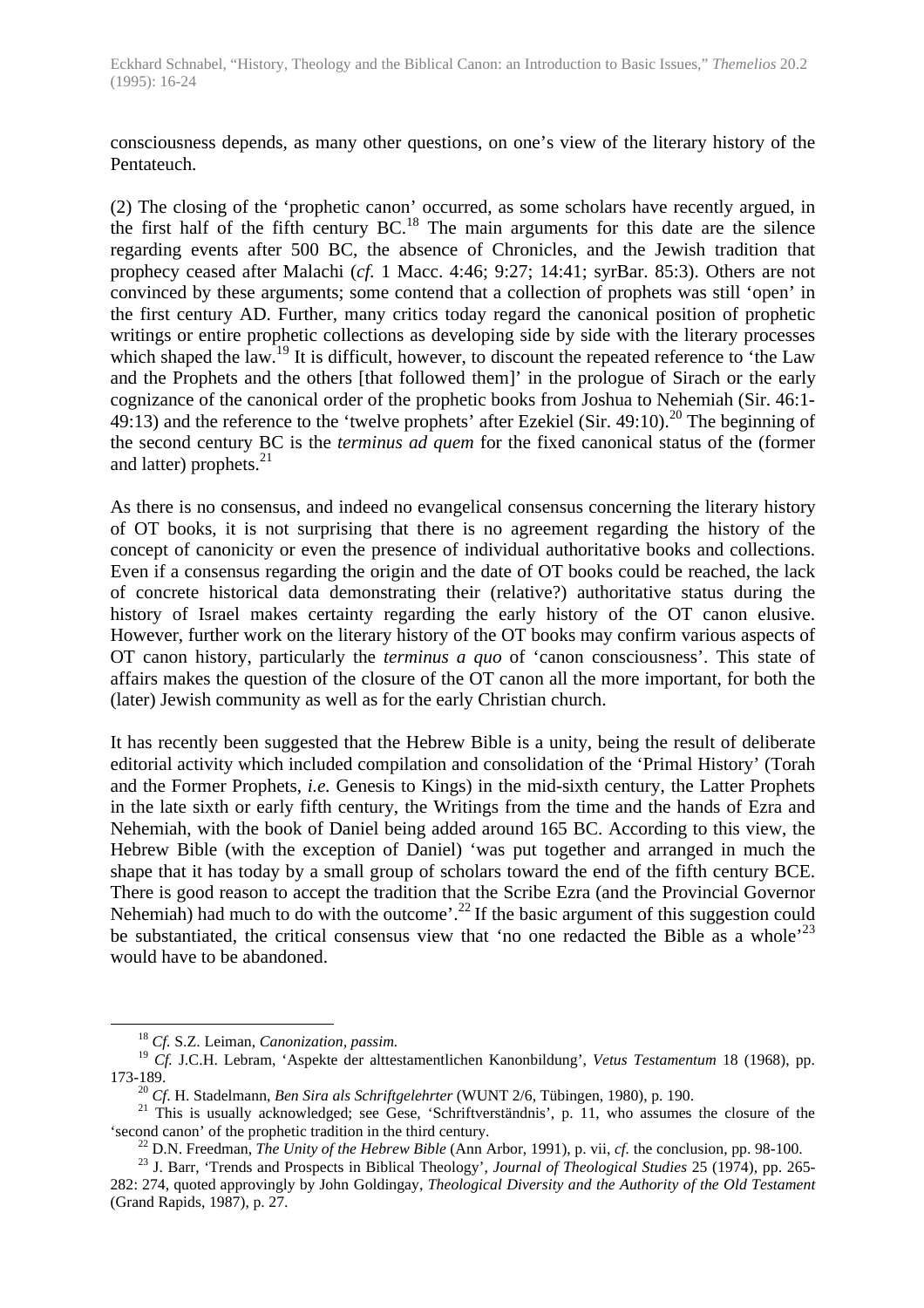(3) The older critical consensus assigned the final stages of the history of the OT canon, the canonization of the Writings, to definitive rabbinic decisions at the so-called Council of Jabneh/Jamnia after the catastrophe of AD 70 towards the end of the first century. The relevant text is the Mishnah tractate mYad 3, 5. (i) Heinrich Graetz<sup>24</sup> was the first to postulate such a Jewish synod at Jamnia where the synagogue finally fixed the Hebrew canon. The vast majority of scholars adopted this evaluation of the canonical process. Albert Sundberg speaks of a 'Jamnia canon'.<sup>25</sup> Hartmut Gese emphasizes that there was no fixed OT before the NT and thus no normative revelation.<sup>26</sup> Some regard the closure of the third part of the OT canon as linked with the early-rabbinic confrontation with the *minim* which included the (Jewish) Christians.<sup>27</sup>

The Jamnia hypothesis - and it was never more than that, despite the frequent references to it has recently come under attack.<sup>28</sup> Main arguments against the traditional assumption are the following: (a) rabbinic discussions concerning some canonical books continued into the second century (and in the case of Esther, even longer); (b) our knowledge of what precisely happened at Jamnia is very limited; (c) the discussion was confined to the question whether Ecclesiastes (and probably Song of Songs) 'make the hands unclean' (*metamme'* -*im eth hayadayim),* a phrase which implies divine inspiredness and a particular sacred character but not necessarily canonicity;<sup>29</sup> (d) the so-called apocryphal books were not discussed; (e) there is no indication that any book was excluded from the list of normative books; (f) the rabbinic sources speak of a *beth din,* a *yeshivah* or a *beth ha-midrash* at Jamnia rather than of a 'synod'.

(ii) One argument which has been advanced for the assumption that the OT canon was still 'open' in the first century AD is the Qumran evidence which has invigorated the discussion in recent years. The peculiar profile of the Psalms scroll 11QPS with its inclusion of several noncanonical (*i.e.* non-Masoretic) psalms is regarded by some scholars as evidence for an alternative canonical text.<sup>30</sup> Others have argued that the scroll was produced for liturgical usage and does not reflect canonical status.<sup>31</sup>

<sup>24</sup> H. Graetz, *Kohelet oder der salomonische Prediger,* Anhang I: Der alttestamentliche Kanon und sein Abschluss (Leipzig, 1871), pp. 147-173; *cf.* R.T. Beckwith, *The Old Testament Canon of the New Testament Church and its Background in Early Judaism* (Grand Rapids, 1985), pp. 3, 276; Hübner, 'Vetus Testamentum', p. 149; D.E. Anne, 'On the Origins of the "Council of Yavneh" Myth', *Journal of Biblical Literature* 110 (1991), pp. 491-493.

<sup>25</sup> A.C. Sundberg, 'The "Old Testament": A Christian Canon', *Catholic Biblical Quarterly* 30 (1968), pp. 143-155: 147.

<sup>26</sup> Gese, *op. cit.;* more recently J. Maier, 'Zur Frage des biblischen Kanons im Früjudentum im Licht der Qumranfunde', *Jahrbuch für biblische Theologie* 3 (1988), pp. 135-146; H. Hübner, 'Vetus Testamentum und Vetus Testamentum in Novo receptum. Die Frage nach dem Kanon des Alten Testaments aus neutestamentlicher Sicht', *Jahrbuch für biblische Theologie* 3 (1988), pp. 147-162: 149-153.

<sup>27</sup> H.P. Ruger, 'Das Werden des christlichen Alten Testaments', *Jahrbuch für biblische Theologie* 3 (1988), pp. 175-189: 181-183; similarly H. Hübner, *Biblische Theologie,* pp. 37-70 *passim.*

<sup>28</sup> *Cf.* J.P. Lewis, 'What Do We Mean By Jabneh?' [1964] *The Canon and Masorah of the Hebrew Bible: An Introductory Reader* (ed. S.Z. Leiman, New York, 1974), pp. 254-261; P. Schafer, 'Die sogenannte Synode von Jamnia', *Judaica* 31 (1975), pp. 54-64; J. Goldingay, *Approaches to Old Testament Interpretation* (Downers Grove, 1981), pp. 139f.; J. Maier, *Jüdische Auseinandersetzungen mit dem Christentum in der Antike* (EdF 177, Darmstadt, 1982), pp. 4-9; Beckwith, *Canon, passim;* see also Stemberger, 'Jabne', *passim;* C. Maier, 'Der Abschluss des jüdischen Kanons und das Lehrhaus von Jabne', *Der Kanon der Bibel* (ed. C. Maier, Giessen/Wuppertal, 1990), pp. 1-24.

<sup>&</sup>lt;sup>29</sup> *Cf.* Stemberger, 'Jabne', pp. 166-170, 173; differently Hubner, 'Vetus Testamentum', pp. 150f.

<sup>30</sup> *Cf.* J.A. Sanders, *The Dead Sea Psalms Scroll* (Ithaca, 1967), pp. 10-14.

<sup>&</sup>lt;sup>31</sup> *Cf.* Leiman, *Canonization*, pp. 154f. with n. 183; P.W. Skehan, 'Qumran and Old Testament Criticism', *Qumrân: Sa piété, sa théologie et son milieu* (ed. M. Delcor, BETL 46, Leuven, 1978), pp. 163-182.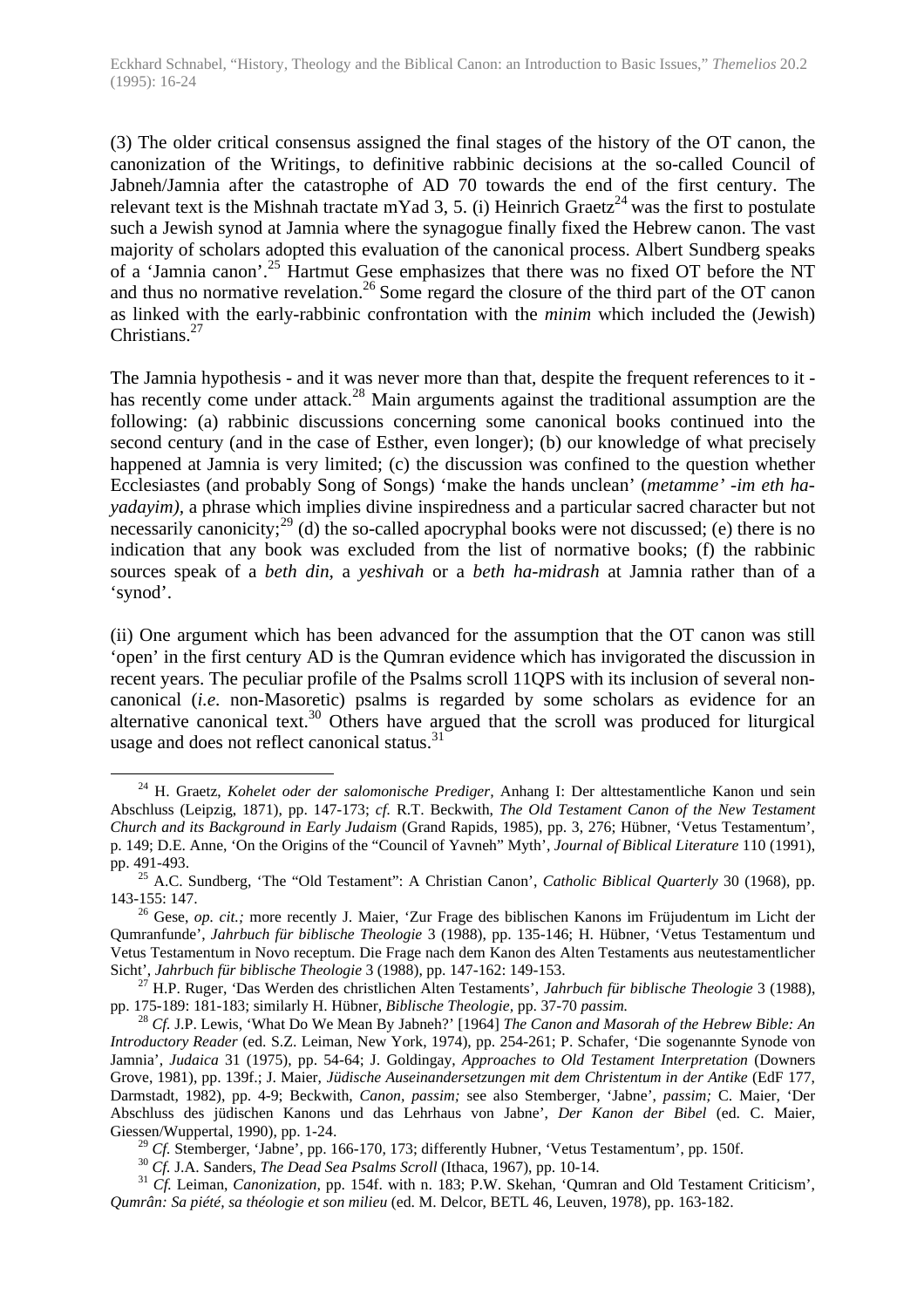The longest scroll yet published, the Temple Scroll 11QTS, is evidently conceived as law given to Moses by God and thus claiming divine inspiration (achieved through the literary setting with God addressing Moses in the first person, and by a thoroughgoing rewriting of large passages from the Pentateuch).<sup>32</sup> The first editor, Yigael Yadin, was convinced that the document possessed canonical status in the community.<sup>33</sup> It is disputed, however, whether the text had much practical significance for the Qumran community.<sup>3</sup>

Some have argued that whether the Qumran community had a prophetic corpus with a clearly defined authority or not, the Torah's quality of authority was more eminent than the authority of the prophetic books. The evidence is seen in the application of the *pesher* method to the prophetic books, which is said to be unthinkable for the Torah.<sup>35</sup> However, the authority of the prophetic books in the *pesharim* texts as source of new eschatological truth may be compared with the authority of the Pentateuch in the Temple Scroll as source of new legal truth.<sup>36</sup>

The possibility (whether it is a 'fact' can be ascertained only after all texts and fragments have been published) that the Qumran community did not distinctly quote from (later) noncanonical books $37$  may not be conclusive. Non-canonical early Jewish writings such as Jubilees and Enoch were of course found at Qumran and highly esteemed, but their status is uncertain. Some arguments which are derived from the Qumran evidence for proving an 'open canon' are rather simplistic.<sup>38</sup> Nevertheless, it is true to say that the evidence is not conclusive for assuming either a 'closed' or an 'open' canon at Qumran.

(iii) There does seem to be enough evidence to warrant the conclusion that there never was a Jewish 'Alexandrian canon' which included the apocrypha.<sup>39</sup> The stronger arguments which can be adduced are the following. The complete codices of the Septuagint (LXX) which contain the apocrypha appear in the fourth century AD and are all of Christian origin; they do not adhere to the threefold division of the Hebrew canon; and they hardly reflect a unanimous canon (*e.g.* Codex Vaticanus omits Maccabees). Further, the assumption that Hellenistic Judaism was largely independent from Palestinian Judaism is erroneous. As many of the apocryphal writings are translations from Hebrew or Aramaic texts written originally in Palestine, this may indicate that the Alexandrian Jews looked to Palestine for guidance, which in turn makes the theory implausible that they added these texts to the Palestinian canon. It is

<sup>32</sup> *Cf.* D. Dimant, 'Qumran Sectarian Literature', *Jewish Writings of the Second Temple Period* (ed. M.E. Stone, CRINT 2/2, Assen/Philadelphia, 1984), pp. 483-550: 527f.

<sup>33</sup> Y. Yadin, *The Temple Scroll* (Jerusalem, 1983), 1:390-395.

<sup>&</sup>lt;sup>34</sup> Thus J. Maier, 'Frage', p. 142, following H. Stegemann.

<sup>35</sup> Johann Maier, 'Zur Frage des biblischen Kanons im Frujudentum im Licht der Qumranfunde', *Jahrbuch für biblische Theologie* 3 (1988), pp. 135-146: 143.

<sup>36</sup> *Cf.* M. Fishbane, 'Use, Authority and Interpretation of Mikra in Qumran', *Mikra. Text, Translation, Reading and Interpretation of the Hebrew Bible in Ancient Judaism and Early Christianity* (CRINT 2/1, ed. M.J. Mulder, Assen, 1988), pp. 339-377: 351. Quoted by Hubner, *Biblische Theologie,* p.53 n.126.

<sup>37</sup> *Cf*. I.H. Eybers, 'Some Light on the Canon of the Qumran Sect' [1962], *The Canon and Masorah of the Hebrew Bible* (ed. S.Z. Leiman, New York, 1974), pp. 23-36: 28-31, followed by Dunbar, 'Canon', p. 311.

<sup>38</sup> *Cf*. H.P. Rüger, 'Das Werden des christlichen Alten Testaments', *Jahrbuch für biblische Theologie* 3 (1988), pp. 175-189: 179, who concludes from the fact that the book of Esther is missing in Qumran (relying on a publication of J.T. Milik from 1957!) that the third part of the canon is not yet closed. The fact that the book of Esther seems to be missing in Qumran may be accidental, or might be explained by its affinity to the ideals of the Hasmonaeans when the Qumran community despised. or by its conflict with the Essene calendar (*cf.* Bruce, *Canon,* p. 39; Beckwith, *Canon,* pp. 288-297).

<sup>39</sup> *Cf.* Beckwith, *Canon,* pp. 382-386; Bruce, *Canon,* pp. 44-45; also C. Maier, 'Abschluss', pp. 7-8.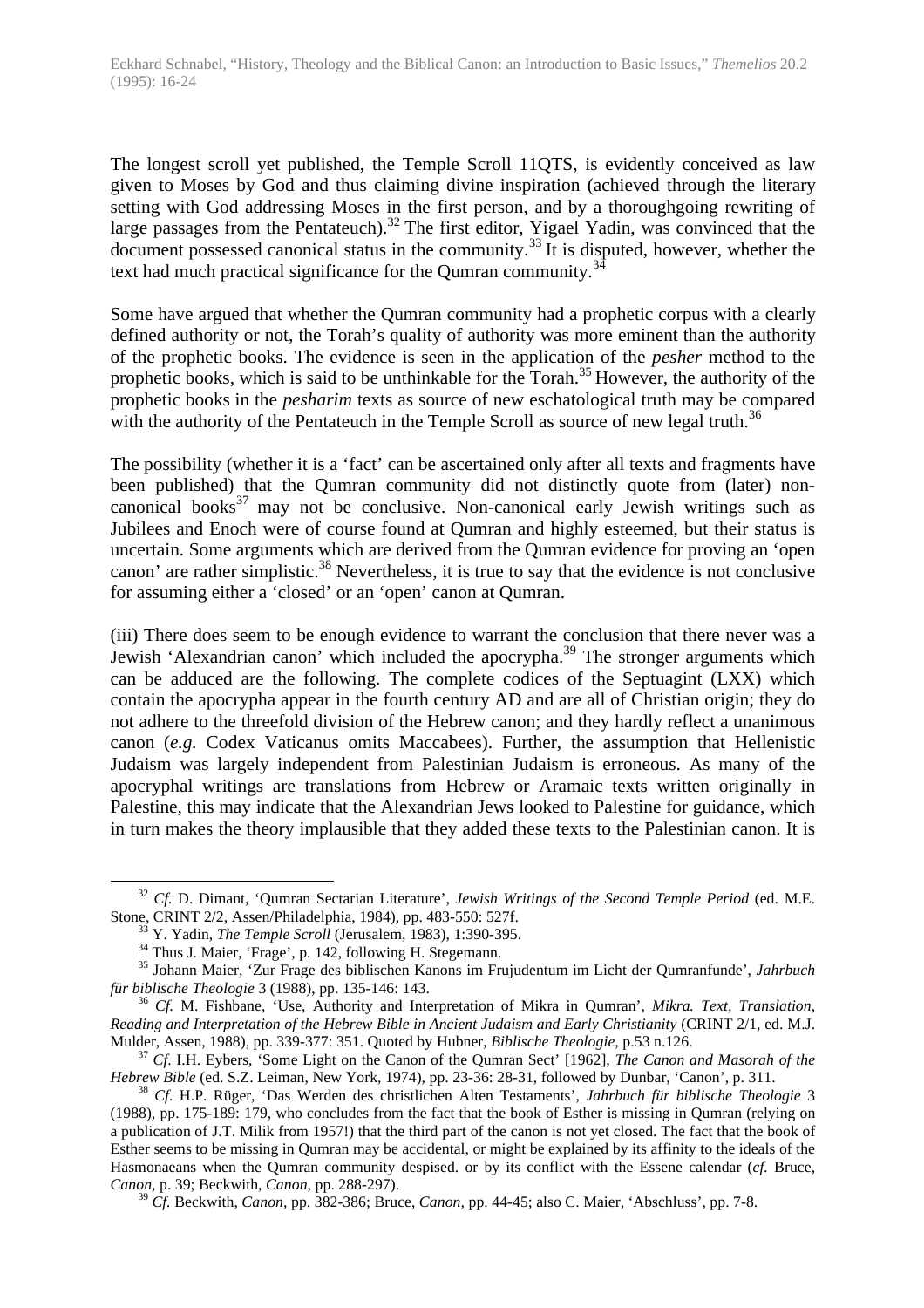doubtful whether Alexandrian Jews who shared the view that Scripture is prophetic in nature $40$ would include a book in a canon which repeatedly asserts that prophecy had long ceased (1 Macc. 4:46; 9:27; 14:41). While it is not possible to indicate the precise content of the canon for Philo, it may be significant that while he occasionally quotes from Gentile authors he does not once quote from the apocrypha. $41$ 

(iv) There are indications that the present-day tripartite OT canon was finalized in pre-NT times, perhaps as early as the beginning of the second century  $BC<sup>42</sup>$ . The relevant evidence is

[p.18]

 $\overline{a}$ 

found (a) in the NT: note the summary of the Holy Scriptures in the singular *he graphe* and the interchange of the formula 'God says' and 'Scripture says' (*cf.* Rom. 9:11-12,15,17, 25- 26); the reference to the three divisions of Scripture in Luke  $24:44$ ;  $43$  the reference to the beginning and the end of authoritative Scripture in the saying in Matthew 23:35/Luke 11:51 about all the righteous blood from the blood of Abel (Gn . 4:1-15) to the blood of Zechariah (2 Chr. 29:20-22, in the last book in the Hebrew canon); (b) in Josephus, who affirms that 'our books, those which are justly accredited, are only two and twenty, and contain the record of all time': five written by Moses, thirteen written by prophets<sup>44</sup> and four other books,  $45$  adding the remark that 'although such long ages have now passed, no one has ventured to add, or to remove, or to alter anything' (*Contra Apionem* 1:37-43);<sup>46</sup> (c) in Philo, who refers to 'the Laws, and the Oracles given by inspiration through the Prophets, and the Psalms, and the other books whereby knowledge and piety are increased and completed' (*De vita contemplativa* 25);<sup>47</sup> (d) in a new Qumran text which refers to 'the Law, the Prophets and David'  $(4QMMT)$ ;<sup>48</sup> (e) the reference to Judas Maccabaeus, who 'gathered together for us all those writings that had been scattered by reason of the war that befell' (2 Macc. 2:14) as 300

<sup>41</sup> *Cf.* Burkhardt, *Inspiration,* p. 130, referring to C.F. Hornemann, *Observationes ad illustrationem doctrinae de canone Veteris Testamenti en Philone* (Copenhagen, 1775), pp. 28-33.

<sup>42</sup> *Cf.* Beckwith, *Canon,* pp. 110-180, who builds on Leiman, *Canonization, passim.*

<sup>43</sup> Lk. 24:44 speaks of 'the law of Moses and the prophets and the psalms', and it is debatable whether 'psalms' refers to the Psalms themselves or to the 'Writings'; *cf.* I.H. Marshall, *The Gospel of Luke* (Exeter, 1978), p. 905. J.A. Fitzmyer, *The Gospel According to Luke* (Garden City/NY, 1985), p. 1583, is sceptical and prefers to interpret in terms of the psalms. At any rate, a third division of prophetic Scripture would be indicated. It has been suggested that Lk. 24:27 contains a similar reference, but this is difficult syntactically (thus Marshall, p. 897).

 $44$  Probably linking Judges + Ruth, Jeremiah + Lamentations, Ezra + Nehemiah and including Job, Chronicles and Esther.

<sup>45</sup> *I.e.* Psalms, Proverbs, Ecclesiastes and Song of Songs.

<sup>46</sup> It is a case of *petitio principii* if it is sometimes claimed that when Josephus indicates that this 'canon' of 22 books is not just his private opinion but the universal conviction of the Jews, he is mistaken since there was no 'closed canon' at the time of Josephus (*cf.* R. Meyer, 'Bemerkungen zur Kanontheorie des Josephus', *Josephus-Studien,* FS O. Michel, ed. O. Betz *et al.,* Göttingen (1974), pp. 285-299: 287); thus C. Maier, 'Abschluss', p. 10.

<sup>47</sup> R.T. Beckwith, 'A Modern Theory of the Old Testament Canon', *Vetus Testamentum* 41 (1991), pp. 385- 395: 388, points to the significance of the fact that in this description of the Therapeutae, a quasi-Essene group, their writings containing 'inspired interpretation' of the Scriptures are not merged with the three standard sections of the (extant) canon.

<sup>48</sup> *Cf.* Beckwith, 'Theory', p. 386. Incidentally, as both Y. Sussmann, 'The History of the Halakha and the Dead Sea Scrolls. Preliminary Observations on Miqsat Ma'aseh Ha-Torah [4QMMT]', [Hebrew] *Tarbiz* 59 (1989-1990), pp. 11-76, and L.H. Schiffman, *'Miqsat Ma'aseh ha-Torah* and the *Temple Scroll', Revue de Qumran* 14 (1990), pp. 435-457, describe the halakhah of this document as Sadducean, the issue of an assumed particular 'Sadducean canon', limited (probably) to the Pentateuch, is affected.

<sup>40</sup> *Cf.* H. Burkhardt, *Die Inspiration heiliger Schriften bei Philo von Alexandrien* (Giessen, 1988), pp. 145, 152-171 for Philo.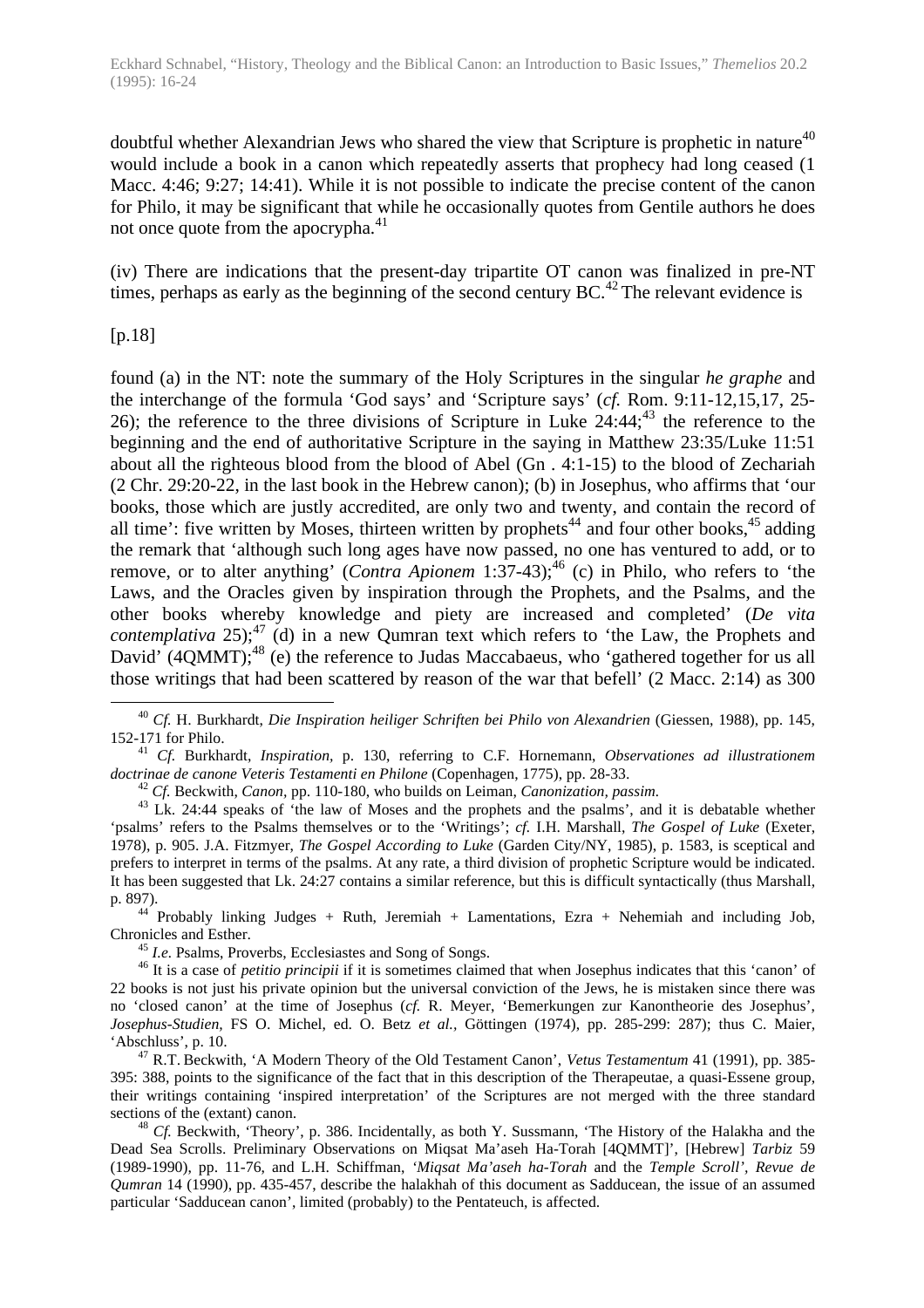years earlier Nehemiah had gathered 'the books about the kings and prophets, and the books of David, and letters of kings about sacred gifts [Ezra]' (2 Macc. 2:13); (f) in the prologue to Sirach, with the thrice-repeated reference to threefold Scripture and the implication that this Scripture existed already at the time of Ben Sira, *i.e.* around 190-175 BC.<sup>49</sup> An important question also is the significance of the rivalries between the different Jewish religious parties for the development of the Hebrew canon.<sup>50</sup> Some argue that the silence of the sources regarding differences of opinion in the question of the canon indicates that the process of canonization had come to a close before the emergence of these parties,<sup>51</sup> *i.e.* around or before the middle of the second century BC. But the very scarcity of specific data in the sources does not seem to allow proven assertions.<sup>52</sup>

(4) There are no indications which force us to conclude that the OT canon was 'fixed' by a formal council or by a specific group claiming authority, although one could assume that the Sanhedrin, or the earlier *gerousia,* played an important role. Evidently somebody had to decide sometime which books were 'holy' and could be kept in the sacred archive of Scriptures in the temple.<sup>53</sup> And we may assume that the acceptance of particular books through the pious of the land was a decisive factor in this process.<sup>54</sup>

To conclude, it is rather likely that the 'canon' of the OT was firmly established before the first century AD. Jesus and the apostles accepted 'the Scripture(s)' as word of God possessing normative weight. The authority of the Hebrew Bible was grounded in the conviction that its content, indeed its very words, were divine revelation (*cf.* the classical texts 2 Tim. 3:16; 2 Pet. 1:20-21).

If this is correct, *i.e.* if Christ and the apostles lived and worshipped with a normative list of authoritative books which they regarded as 'holy' (Rom. 1:2; 2 Tim. 3:15; *cf.* Rom. 7:12), we may further conclude that it is by no means impossible that the notion of a new and additional set of normative Scripture for the 'new covenant' on a par with the Scriptures of the 'old covenant' was born already in early apostolic times. It would therefore not be necessary to assume that Christians used the term 'Scripture' (*graphe*) for their own normative tradition only after their final break with the synagogue.<sup>55</sup> Besides, the separation from the synagogue was not always the result of a long process but occurred, at least locally, at the earliest stages of church planting (*cf.* Acts 18:5-7). Theological convictions regarding the new covenant and the eschatological outpouring of the Spirit at and since Pentecost were most likely more significant than consideration for the Jewish synagogues. A first hint of such a 'canonical' development towards a new collection of authoritative books may be seen in 2 Peter 3:16,

<sup>&</sup>lt;sup>49</sup> Note the (later) insistence of the Tosefta tractate Yadayim 2,13 that 'Sira and all books which were written from then onwards do not make the hands unclean'.

<sup>50</sup> For this discussion see M. Smith, *Palestinian Parties and Politics That Shaped the Old Testament* (London/New York, 1971); A. Lemaire, *Les écoles et laformation de Ia Bible dans l'Ancien Testament* (OBO 39, Fribourg/Göttingen, 1981).

<sup>51</sup> Beckwith, *Canon,* p. 406.

<sup>52</sup> Thus J. Maier, 'Frage', pp. 136f.

<sup>53</sup> On the Temple archive, which is attested both by Josephus and by the early rabbinical literature, *cf.* Beckwith, *Canon,* pp. 80-86.

<sup>&</sup>lt;sup>54</sup> Thus correctly Stemberger, 'Jabne', p. 174, referring to M. Haran, 'Problems of the Canonization of Scripture' [1955-1956], *The Canonization of Hebrew Scripture* (ed. S.Z. Leiman, Hamden, 1976), pp. 227-253.

<sup>55</sup> Thus the suggestion of R. Riesner, 'Ansätze zur Kanonbildung innerhalb des Neuen Testaments', *Der Kanon der Bibel* (ed. C. Maier, Ciessen/Wuppertal, 1990), pp. 153-165: 157.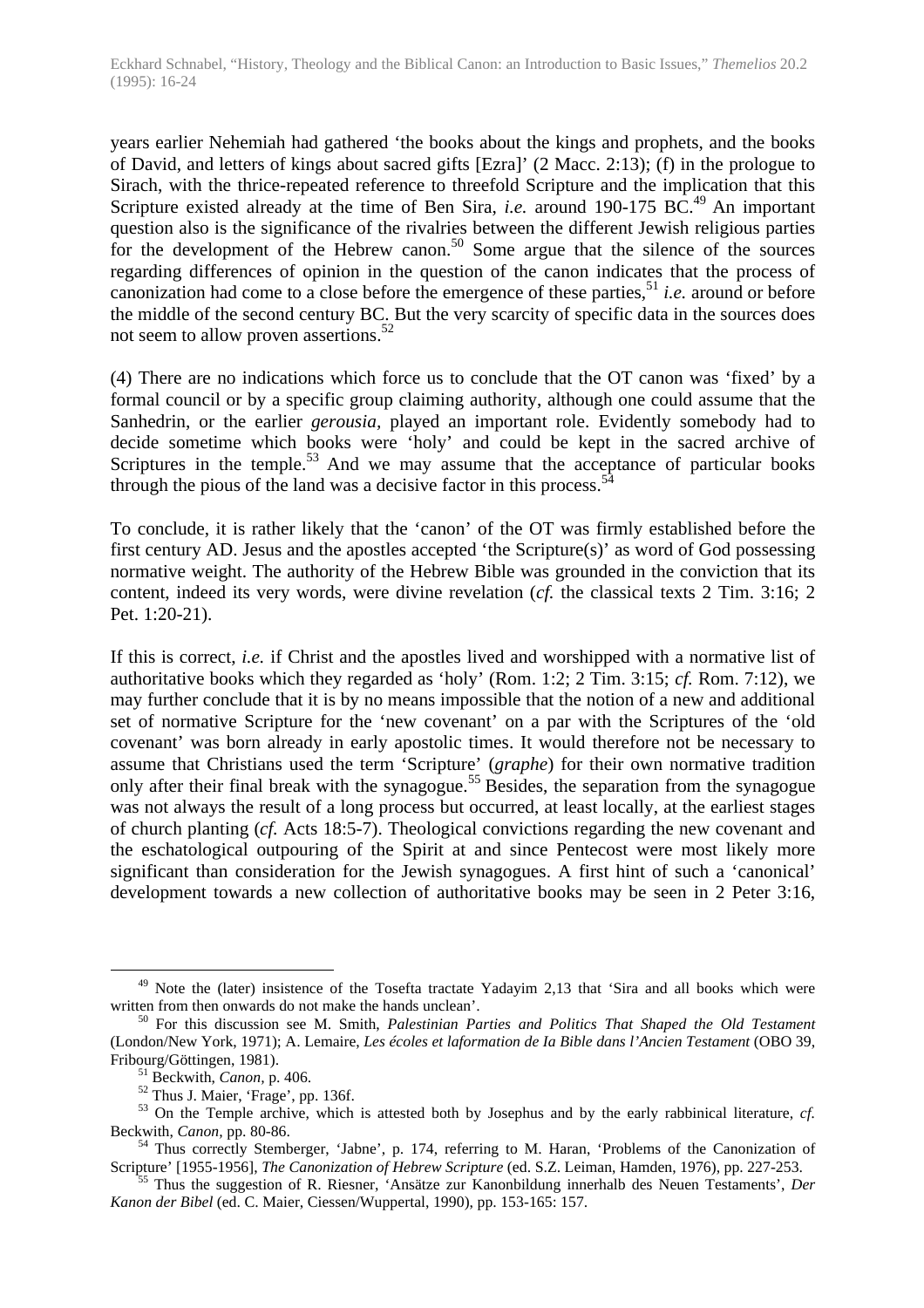where Paul's letters are mentioned side by side with 'the other scriptures' (*tas loipas graphas*).<sup>56</sup>

#### **History and the New Testament Canon**

As regards the canon of the NT, the following phases and factors of development can be outlined.<sup>57</sup> (1) The apostolic Fathers (AD 95-150) did not discuss the question of canonicity and they very rarely refer to books which later came to be included in the NT as 'Scripture'. But they expressed their thoughts more frequently than not through formulations drawn from these writings. We find numerous allusions to NT texts but relatively few direct quotations. However, the books now contained in the NT appear to have possessed an implied authority, with the words of Jesus quite evidently possessing supreme authority.

(2) The standard discussions of the history of the canon during the second, third and fourth centuries<sup>58</sup> focus on the status of books which were not recognized as apostolic by various church leaders in the East and in the West. The complicated state of affairs may be illustrated by the evidence of the large literary production of Origen, the fertile biblical scholar from Alexandria and Caesarea. Origen accepts four gospels and fourteen epistles of Paul as canonical, as well as Acts, 1 Peter, 1 John, Jude and Revelation. He expressed or implied reservations concerning James, 2 Peter and 2 and 3 John, while at the same time he can designate as 'divinely inspired' the Shepherd of Hermas. However, he seemed to have become more cautious in appealing to non-canonical texts. The conclusion of Bruce Metzger: 'The process of canonization represented by Origen proceeded by way of selection, moving from many candidates for inclusion to fewer,'<sup>59</sup> may be correct, but the evidence is not 'hard'.

By the middle of the fourth century the canonical status of the NT books was still not universally agreed upon. In the West, Hebrews, James, 2 Peter, 2 and 3 John, and Jude were disputed. In the East, the national Syrian church used the Diatessaron instead of the four gospels, rejected the Epistle to Philemon but accepted a third epistle to the Corinthians, and omitted the four shorter catholic epistles (2 Peter, 2 and 3 John, Jude) as well as Revelation.

(3) Thus, when Bishop Athanasius of Alexandria included a list of the canonical books of the OT and NT in his Thirty-Ninth Festal Epistle of AD 367, excluding the OT apocrypha and naming the twenty-seven books of the present NT, this canon can hardly be regarded as a mere confirmation of a canon which was already agreed upon by 'the church'. His inventory should be seen as what it was: a new list of books accepted as canonical. $60$ 

The Athanasian canon was accepted by the synods of Rome (382), Hippo Regius (393) and Carthage (397). In most Greek churches the Apocalypse was regarded as canonical from the sixth century. The canon of the Syrian churches was closed by the middle of the fifth century,

<sup>56</sup> *Cf.* R.J. Bauckham, *Jude,* 2 *Peter* (WBC 50, Waco, 1983), p. 333, who emphasizes that such a recognition of Paul's letters as inspired, authoritative writings does not imply that the author of 2 Peter knew a NT canon as such.

<sup>57</sup> *Cf.* recently Metzger, *Canon,* pp. 39-247; Bruce, *Canon,* pp. 117-249.

<sup>58</sup> See now the excellent reviews of the evidence by Metzger, *Canon,* pp. 113-247, and Bruce, *Canon,* pp. 158-229.

<sup>59</sup> Metzger, *Canon,* p. 141.

<sup>60</sup> Thus recently U. Swarat, 'Das Werden des neutestamentlichen Kanons', in Maier, *Kanon,* pp. 25-51: 27, 29.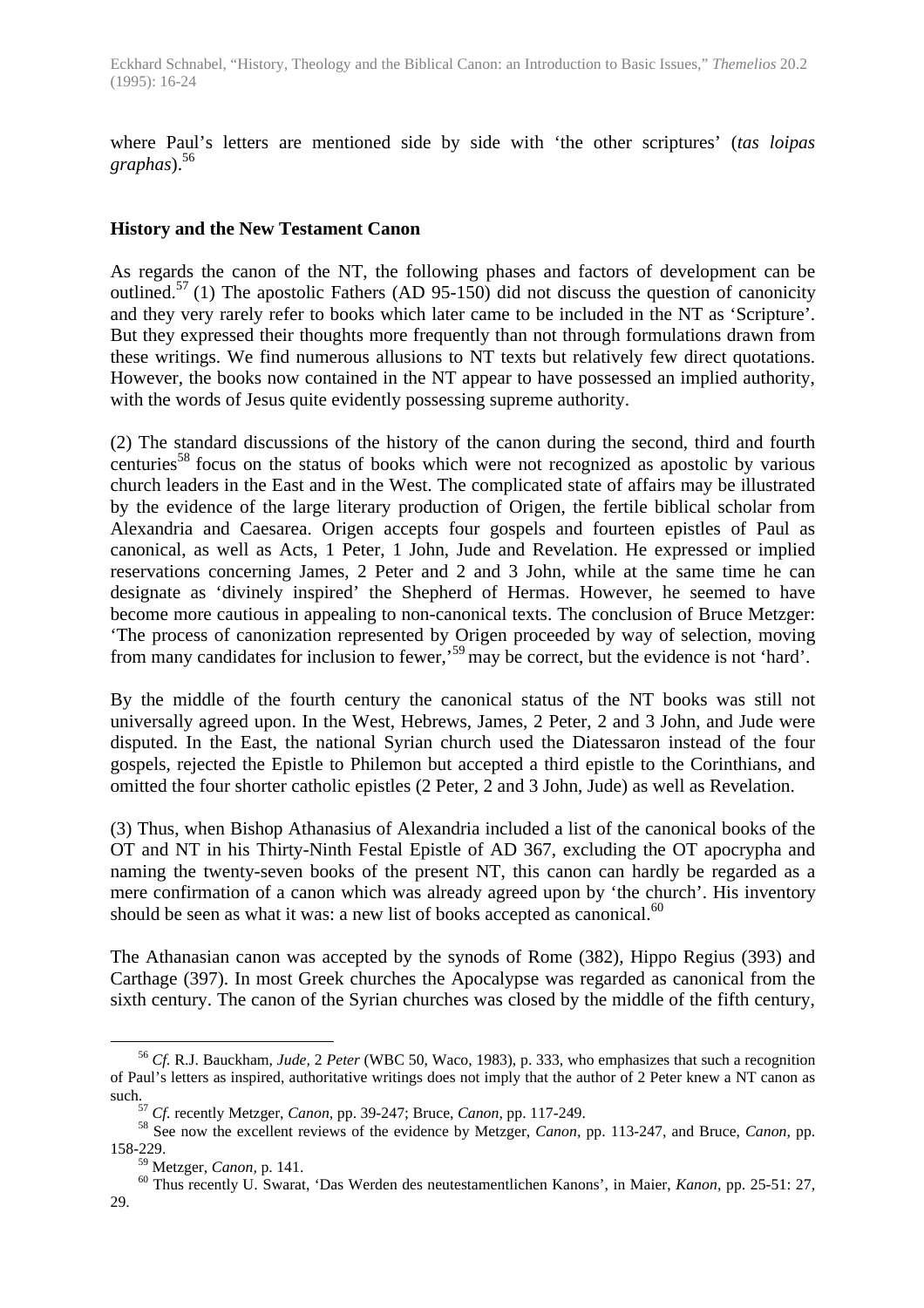although without the four shorter catholic epistles and Revelation, which are absent from the Peshitta Syriac version of the Nestorians. Thus, the present NT canon of twenty-seven books surfaces for the first time at the end of the fourth century and is accepted, almost generally, from the end of the sixth century. It should be self-evident that one should take care not to speak of 'the church' having closed 'the canon' at a particular date.

(3) The question regarding the factors which influenced the development of the canon between the first and the fourth centuries is being given different answers. (i) A decisive fact of the genesis of the NT canon was the use of the apostolic writings in the liturgy of the churches. Theodor Zahn deduced from an analysis of the apostolic Fathers that the collection of thirteen epistles of Paul came into existence between AD 80-110 in Corinth or Rome, that the collection of four gospels was put together by the aged apostle John in Ephesus around the same time, and that by that time 1 Peter, 1 John, Revelation and the Shepherd of Hermas were read in the churches. He concludes that the church had a 'New Testament' (albeit not with exactly the same catalogue of books as our present NT) since the end of the first century - not as a dogmatic theory but as a fact of church life.<sup>61</sup>

(ii) As church leaders had to wrestle with the claims of the Gnostic systems propagated in 'gospels', 'acts' or 'apocalypses' which pretended to be apostolic,  $62$  they were forced to reflect on the question which books conveyed the true teaching of the gospel, *i.e.* what really constituted a true gospel and a genuine apostolic writing. The role of the church's struggle with Gnosticism was regarded by many scholars as the decisive factor in the genesis of the canon.<sup>63</sup> Others regard the influence of Gnosticism as only one of several factors,  $64$  while some scholars maintain that the canon came into existence by the end of the first century quite independently of Gnostic claims.<sup>65</sup>

## [p.19]

 $\overline{a}$ 

(iii) The influence of Marcion, the Christian ship-owner from Pontus who was expelled from the church by AD 144, is equally disputed. Marcion, whose 'Antitheses' have not been preserved, rejected the OT as Christian Scripture and attempted to purify the NT from the apostles' 'misunderstanding' that Jesus was the messiah of the Jewish God, thus recognizing only ten Pauline epistles and the Gospel of Luke, after having removed what he regarded as Judaizing interpolations.<sup>66</sup> Some scholars believe that Marcion's canon forced the church to establish its own canon of Scripture.<sup>67</sup> Adolf von Harnack maintained that the NT canon was

<sup>61</sup> T. Zahn, *Geschichte des neutestamentlichen Kanons* (2 vols., Leipzig, 1888-92); *cf.* Swarat, 'Werden', pp. 33, 40f.

 $62$  For a review of research into Gnosticism see R. van den Broek, 'The Present State of Gnostic Studies', *Vigiliae Christianae* 37 (1983), pp. 41-71. For an edition of Gnostic texts and a general discussion of the major Gnostic systems see B. Layton, *The Gnostic Scriptures* (Garden City, NY, 1987). On the relationship between the Nag Hammadi documents and the gospels see C.M. Tuckett, *Nag Hammadi and the Gospel Tradition* (Edinburgh, 1986).

<sup>63</sup> Particularly by Adolf von Harnack, *Das Neue Testament um das Jahr* 200 (Freiburg, 1889); *cf. idem, History of Dogma* (London, 1990, reprint New York, 1961), pp. 38-60.

<sup>&</sup>lt;sup>64</sup> E.g. Metzger, pp. 75-90.

<sup>65</sup> *Cf.* particularly Theodor Zahn, *Geschichte des neutestamentlichen Kanons,* vol. 1 (Erlangen/Leipzig, 1888); *idem, Grundriss der Geschichte des neutestamentlichen Kanons* (Leipzig, 1901); see also *idem,* 'The Canon of the New Testament', *New Schaff-Herzog Encyclopedia of Religious Knowledge* 2 (1908), pp. 393-400.

<sup>66</sup> Recently D.S. Williams, 'Reconsidering Marcion's Gospel', *Journal of Biblical Literature* 108 (1989), pp. 477-496, pointed to the difficulties with regard to the traditional idea that Marcion edited the Gospel of Luke based on theological biases.

<sup>67</sup> First maintained by J.C. Eichhom, *Einleitung in das Neue Testament* (2 vols., Leipzig, 1804/1912).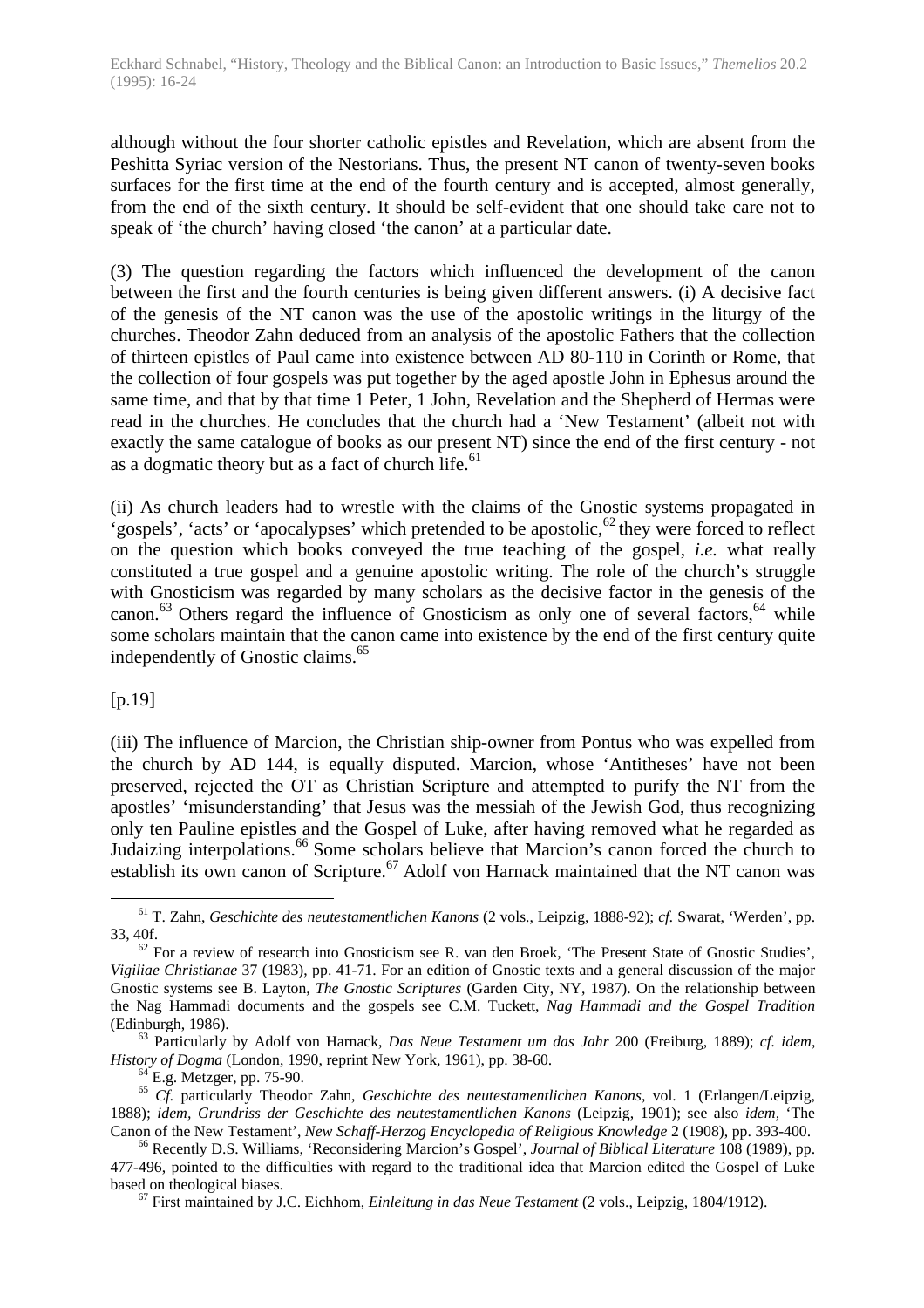the creation of the church fighting against the Gnostic and Marcionite heresies 'fixing' the canon around AD 170 as official-legal norm of the catholic-apostolic church.<sup>68</sup> Other scholars affirm that Marcion merely accelerated a process which had already begun a generation earlier.<sup>69</sup> While Marcion may have been the first actually to draw up a list of canonical books, provoking the church to draw up its own list, he did not thereby create the fundamental idea of canonicity - an idea which had existed since earlier times.<sup>70</sup>

(iv) The significance of Montanism, an enthusiastic movement of Phrygian origin which arose around AD 170, for the development of the canon is generally acknowledged. A few scholars maintain that the movement's claims to the gift of inspiration and prophecy was the determining factor which forced the church to delimit the canon, *i.e.* to close the list of books regarded as apostolic and normative.<sup>71</sup> Others are more cautious,<sup>72</sup> as the Montanist oracles were not seen as possessing equal authority with apostolic Scripture.

(v) Another factor which is sometimes mentioned is the period of persecutions, particularly the Great Persecution under Diocletian between AD 303 and 305.<sup>73</sup> As Christians were willing to die for the possession of their sacred holy books they had to be certain which books were Scripture and which could be handed over to the authorities.

(vi) In view of the scarcity of hard data for the time between the end of the first and the middle of the fourth centuries, and in view of the long process until 'official' canonization, it is wise to conclude with Bruce Metzger that the collection of NT books was, on the historical level, (a) the result of different factors operating 'at different times and in different places', and (b) due to the self-authenticating calibre of the canonical books as 'a clear case of the survival of the fittest'.  $74$ 

## **Critical Theological Issues**

This conclusion of Bruce Metzger may serve as an adequate explanation of the boundaries of the (OT and) NT canon as they developed in history, but it is hardly a satisfactory rationale for the abiding authority of the books of the biblical canon today. 'The canon' is not simply a

 $\overline{a}$ <sup>68</sup> A. von Harnack, *Marcion: Das Evangelium vom fremden Gott* (TU 45, Leipzig, 1921; reprint Darmstadt, 1960), pp. 210-215, and *idem, The Origin of the New Testament Canon and the Most Important Consequences of the New Creation* (New York, 1925), pp. 30-35, 57-60, calling Marcion 'the creator of the Christian Bible' (Marcion, p. 151); *cf.* more recently Campenhausen, *Formation,* p. 148: 'The idea and the reality of a Christian Bible were the work of Marcion, and the Church which rejected his work, so far from being ahead of him in this field, from a formal point of view simply followed his example'.

<sup>69</sup> Metzger, *Canon,* p. 99, following R.M. Grant, *The Formation of the New Testament* (London/New York, 1965), p. 126; also Bruce, *Canon,* p. 144, relying on T. Zahn, *Geschichte des neutestamentlichen Kanons,* vol. 1, p. 586.

<sup>70</sup> Johannes Wirsching, *Kirche und Pseudokirche. Konturen der Häresie* (Göttingen, 1990), pp. 79, 92, asserts the priority of the church over against the biblical canon: the church existed before a canon of authoritative Scriptures existed, whereas the canon of Scripture never existed without a church which determined its boundaries; this priority is dissolved in the act of canonization in which the church closed the canon - an act which Wirsching describes as an 'act of repentance'. In other words: the theological priority of the canon must be understood in the historical priority of the church. *Cf.* Hübner, *Biblische Theologie,* pp. 68f.

<sup>71</sup> Particularly emphasized by Campenhausen, *Formation,* pp. 230ff.

<sup>72</sup> For a review of the debate see H. Paulsen, 'Die Bedeutung des Montanismus für die Herausbildung des Kanons', *Vigiliae Christianae* 32 (1978), pp. 19-52.

<sup>73</sup> *Cf.* Metzger, *Canon,* pp. 106-108.

<sup>74</sup> Metzger, *Canon,* p. 286.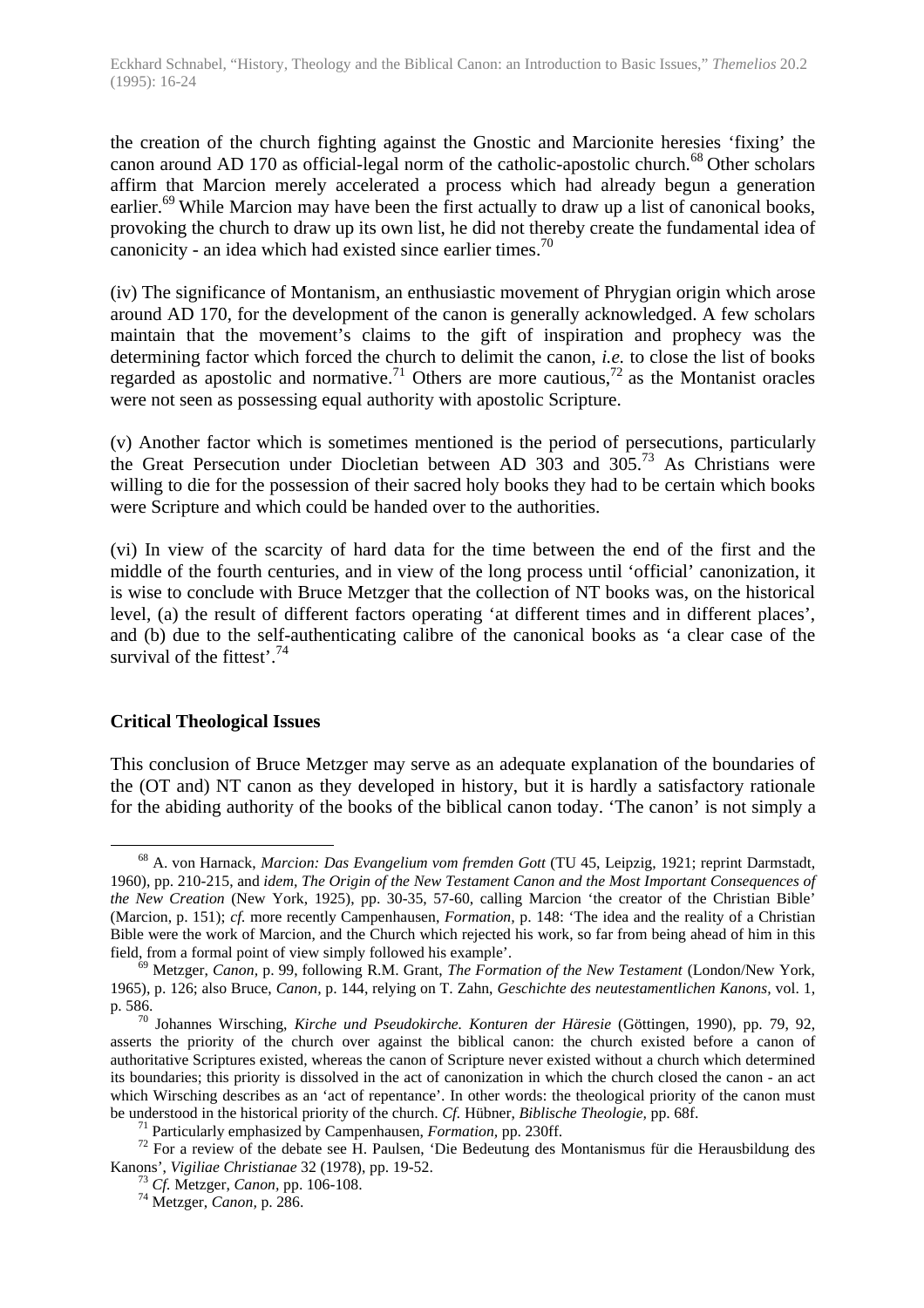list of books which are relevant for special consideration on account of the evidence of tradition, but a concept which implies authority binding the faith and the practice of churches and of individual believers.<sup>75</sup> The following issues are particularly relevant in the discussion of the canon. Again, I can give but sketchy hints regarding the various arguments.

(1) Can the criterion of apostolicity be upheld today? The writer of the Muratorian Fragment excluded the Shepherd of Hermas on the grounds that it is too recent and therefore cannot be counted 'among the prophets, whose number is complete, or among the apostles'. Historians of the canon traditionally refer to apostolicity as one of the major criteria which developed during the second century for ascertaining which books should be regarded as authoritative.<sup>76</sup> In the case of the anonymous NT writings (the four gospels, Acts, Hebrews), the early tradition either assumed apostolic authorship (Jesus' disciples Matthew and John as authors of the first and the fourth gospels; Paul as author of Hebrews) or close association with apostles (the Gospel of Mark and Luke-Acts with the apostles Peter and Paul respectively). Some argue that doubts about the inclusion of certain books whose authorship was unknown or ambiguous emerged during the second century when the attempt was made to limit the concept of apostolicity to direct apostolic authorship.<sup>77</sup>

Of more immediate interest is the question whether the presence of pseudonymous books in Scripture invalidates the concept of the canon as a binding norm for truth. Some scholars assert that the decision of the Church Fathers cannot be binding as the applied criterion of apostolic origin is manifestly wrong<sup>78</sup> the non-apostolic origin of Ephesians, Colossians, the Pastoral Epistles, 1 and/or 2 Peter, Jude, Revelation and perhaps other NT texts should be regarded as proven. Some critical scholars conclude that the honest thing to do is to abandon the concept of a closed canon of normative writings.<sup>79</sup>

Conservative scholars who accept the critical consensus with respect to pseudonymous books in the canon but who want to remain faithful to a high view of Scripture point to the common practice of the pseudepigraphal device in antiquity and explain 'canonical pseudonymity' specifically in the context of Jewish practice as the actualization of authoritative (Mosaic, or Davidic, or Isaianic, or Pauline, or Petrine) tradition which came from a recognized spokesman for God, a device which was recognized and which therefore did not deceive.<sup>80</sup>

<sup>75</sup> *Cf.* Theo Donner, 'Some Thoughts on the History of the New Testament Canon', *Themelios* 7 (1982), pp. 23-27, who emphasizes that the real issue is not one of canonical listing but one of authority.

<sup>76</sup> *Cf.* Metzger, *Canon,* pp. 253f.

<sup>77</sup> Donner, 'Thought', p. 27.

<sup>78</sup> *Cf.* W.G. Kümmel, 'Notwendigkeit und Grenze des neutestamentlichen Kanons' [1964], *Das Neue Testament als Kanon,* pp. 62-97: 92.

<sup>79</sup> Thus with emphasis Martin Rist, 'Pseudepigraphy and the Early Christians', *Studies in New Testament and Early Christian Literature* (FS A.P. Wikgren, ed. D.E. Aune, Leiden, 1972), pp. 75-91: 82f. Scholars who work with the premise that the traditional concept of the canon of Scripture is irrelevant include Helmut Koester, *Introduction to the New Testament,* Vol. 2: History and Literature of Early Christianity (Philadelphia, 1982), and Heikki Raisanen, *Beyond New Testament Theology: A Story and a Programme* (London, 1990).

<sup>80</sup> See notably David C. Meade, *Pseudonymity and Canon: An Investigation into the Relationship of Authorship and Authority in Jewish and Earliest Christian Tradition* (Tübingen, 1987), *passim,* taken up by J.D.G. Dunn, *The Living Word* (London, 1987), pp. 65-85. *Cf.* also J.E. Coldingay, *Daniel* (WBC 30, Dallas, 1987 = 1991), pp. xxxixf., regarding Daniel; R.J. Bauckham, *Jude,* 2 *Peter* (WBC 50, Waco, 1983), p. 161, regarding 2 Peter; A.T. Lincoln, *Ephesians* (WBC 42, Dallas, 1990), pp. lix-lxxiii, regarding Ephesians.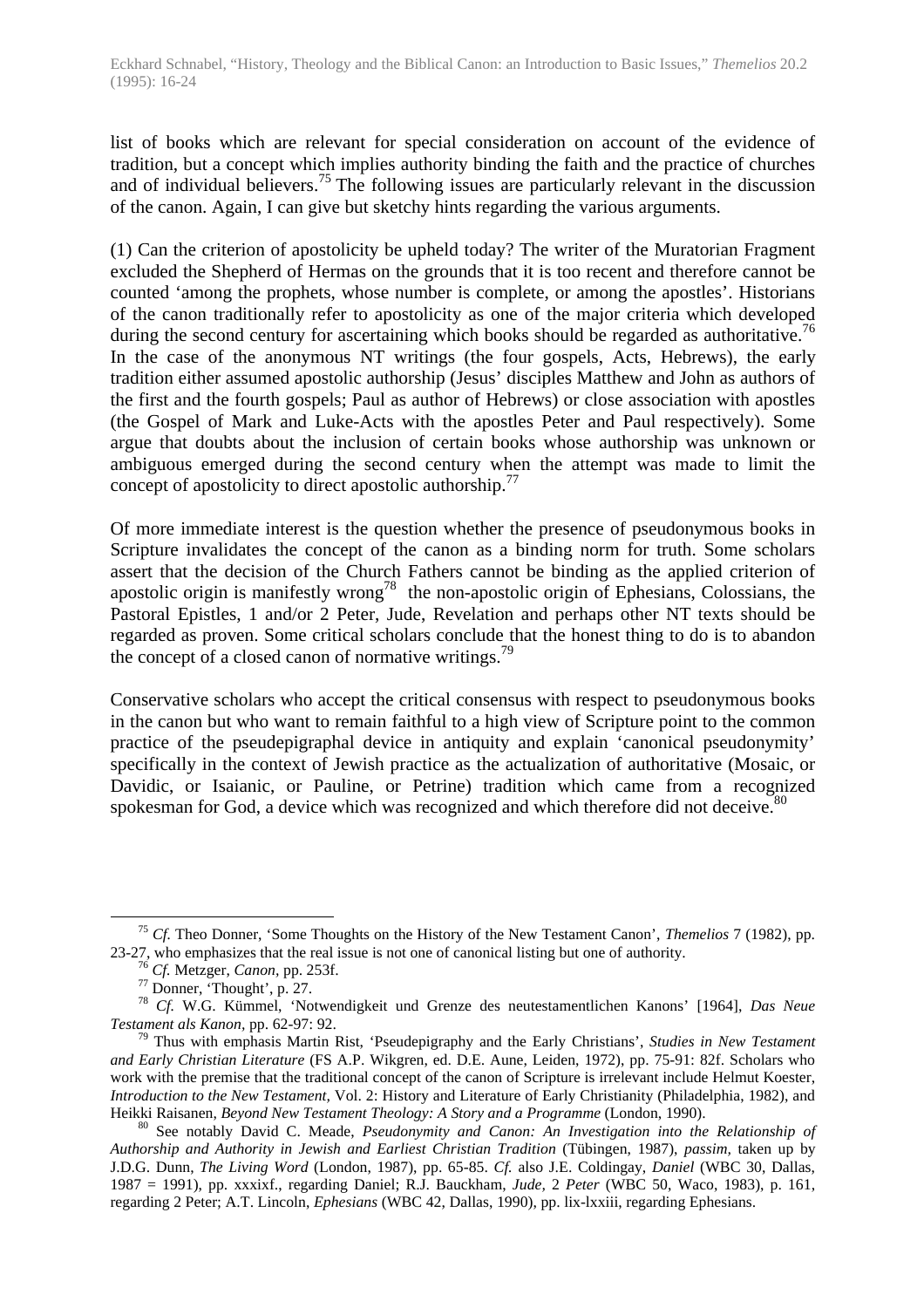Others are less confident that this is a feasible solution. If it is correct that pseudonymity was practised for a variety of reasons, some of which were unethical and some unobjectionable, $81$ it would seem to be necessary to establish with greater care whether 'canonical pseudonymity' would be an unacceptable 'pious fraud' (*pia fraus*) or not. It is not enough to state that 'almost certainly the final readers were not in fact deceived': $82$  if there is no certainty, the inclusion of the texts in the canon rests on uncertain grounds as well. It is too facile simply to state that there is not enough evidence to answer the question whether the recipients of the pseudonymous text (if there were any specific recipients in the first place) would have been deceived:<sup>83</sup> if the possibility remains that the recipients or the later church was in fact deceived, one should consider with more seriousness the possibility that the canonical authority of the writing is a fictive authority.

Meade claims that deception on the level of origins was an accepted device and therefore unobjectionable, whereas deception on the level of truth and continuity was condemned as unethical (constituting forgery), and that the biblical authors distinguished between these two levels and did not operate on the second.<sup>84</sup> This subtle and not naturally intelligible distinction appears to be an (apologetic) construct which has no basis in the sources as such, and an investigation of the semantic range of terms for 'deception' in the NT (*apatao ktl.,* the *pseud*word group) shows that a concept of 'legitimized deception' cannot be demonstrated for the NT.<sup>85</sup> Unfortunately Meade does not discuss the question of the validity of the canon to any satisfactory degree.<sup>86</sup>

Critics who regard Scripture not as divine revelation but as human witness to revelation have no difficulty in retaining pseudonymous writings in the canon: they are a fine example of sola gratia. Petr Pokorny asserts, however, that if one regarded the canon as direct revelation from God, one would have to remove them from the canon.<sup>87</sup>

Finally, three further arguments should be noticed. First, the device of pseudonymous writings was not as generally accepted as is often assumed: both in the Greek and in the Roman world there was a marked concern for the authenticity of the classical traditions, with specific criteria such as style, word usage, doctrine and anachronisms being applied in order to prove or disprove authenticity.<sup>88</sup> The interest of the biblical tradition in authentic truth as opposed to deception and usurpative presumption can be seen in texts like Leviticus 10; Deuteronomy 4:2; Proverbs 30:5-6; Jeremiah 23:16, 21, 25; Acts 5:1-11; Revelation 22:18-19. Second, if the device of pseudonymity does not intend to deceive it is not necessary: if the recipients of

<sup>81</sup> Thus Goldingay, *Daniel,* p. xl. For a general discussion of pseudonymity see further Wolfgang Speyer, *Die literarische Fälschung im heidnischen und christlichen Altertum* (Handbuch der klassischen Altertumswissenschaft 1/2, München, 1971).

<sup>82</sup> Dunn, *Living Word,* p. 84.

<sup>83</sup> Thus Lincoln, *Ephesians,* p. lxxii.

<sup>84</sup> Meade, *Pseudonymity,* pp. 120f., 197f.

<sup>85</sup> *Cf.* E.J. Schnabel, 'Der biblische Kanon und das Phänomen der Pseudonymität', *Jahrbuch für evangelikale Theologie* 3 (1989), pp. 59-96: 92-95.

<sup>86</sup> Only in an appendix, *cf.* Meade, *Pseudonymity,* pp. 216-218: 'Addendum: Vergegenwartigung and the Closure of the Canon'.

<sup>87</sup> P. Pokorny, 'Das theologische Problem der neutestamentlichen Epigraphie', *Evangelische Theologie* 44 (1984), pp. 486-496.

<sup>88</sup> *Cf.* Speyer, *Fälschung,* pp. 16, 88-93, 112-128, 243f.; A. Sint, *Pseudonymität im Altertum. Ihre Formen und ihre Gründe* (Innsbruck, 1960), p. 102.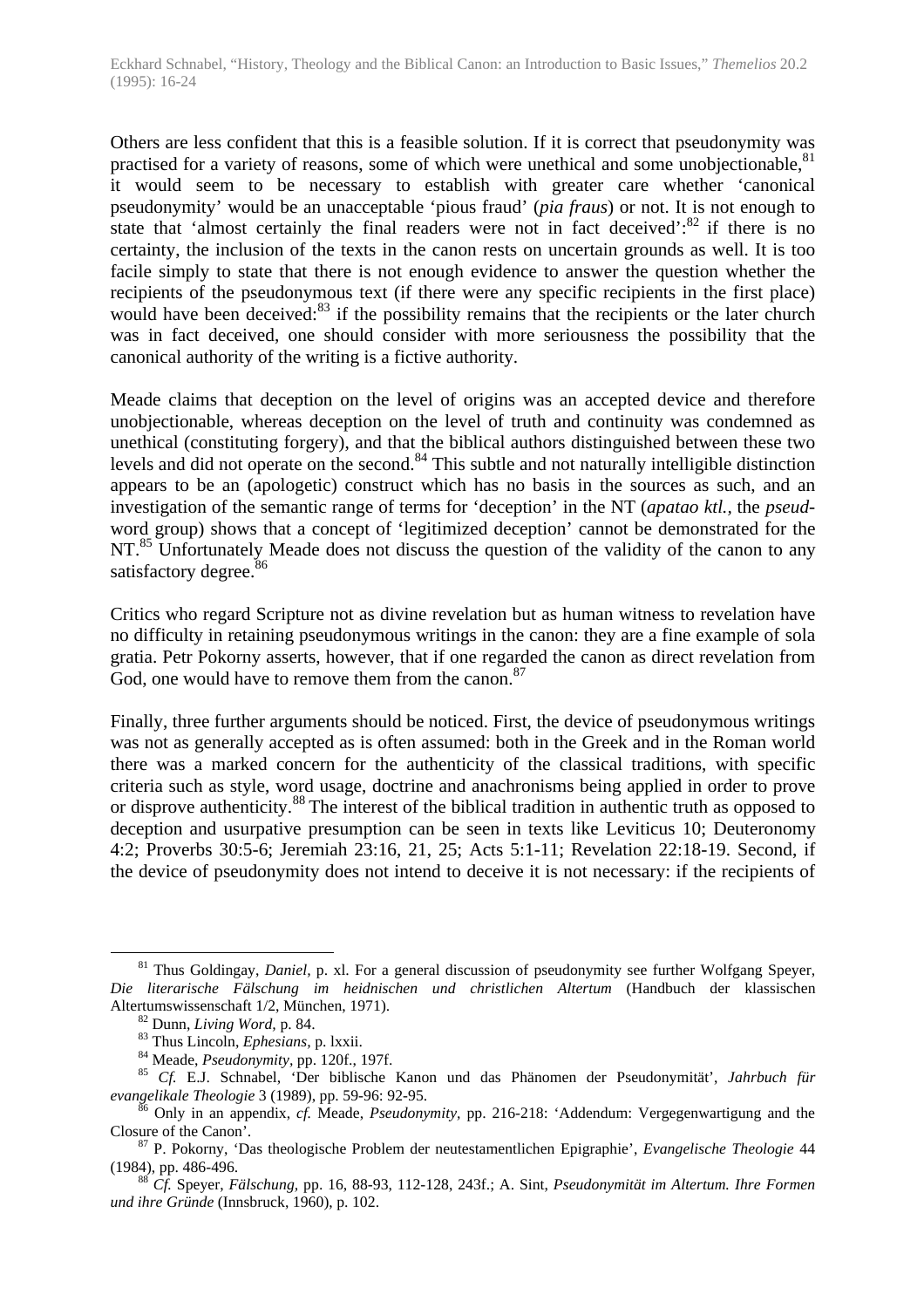the pseudonymous writings recognize the device for what it is, the intended effect is lost.<sup>89</sup> Third, the discharge of the author of the early Christian novel Acts of Paul from his office as presbyter as a result of having written this fictitious piece indicates that it is doubtful indeed if a writing known to be pseudonymous would have been included in the canon.<sup>90</sup>

(2) Can the patristic criterion of orthodoxy still be upheld? A basic prerequisite for canonical status in the early church was conformity to the 'rule of faith' (*regula fidei*) or 'rule of truth' (*regula veritatis*). If, however, the evidence of the OT and NT proves that neither Israel nor the early church had a clearly defined doctrinal corpus, *i.e*. if one cannot really distinguish between orthodoxy and heresy,  $91$  if theological diversity is the foremost characteristic and unity to be found but in an irreducible minimum of doctrine,  $92$  the 'rule of faith' which was

## $[p.20]$

used as a yardstick for canonical validity is a later ecclesiastical device with no basis in the texts themselves.

If the theological diversity of the NT (and the OT) is not complementary but mutually incompatible, and if there was no consciousness of a fundamental tension between orthodox and heretical, the authority of the NT documents becomes a vague and fluid concept - Scripture canonizes the diversity of Christianity, as James Dunn thinks.<sup>93</sup> It is difficult to see how we should not conclude with Ernst Käsemann that in view of this state of affairs the canon 'legitimizes as such more or less all sects and false teaching'.<sup>94</sup> The canon has no longer an objective validity. As a result, the belief that (the canon of) Scripture *is* the word of God becomes impossible.<sup>95</sup>

 $\overline{a}$ <sup>89</sup> *Cf.* Lewis R. Donelson, *Pseudepigraphy and Ethical Argument in the Pastoral Epistles* (Tübingen, 1986), pp. 20-22, who argued for the pseudepigraphical character of the Pastoral Epistles (and can therefore not be dismissed as a conservative apologist).

<sup>90</sup> Thus Bruce, *Canon,* p. 261.

<sup>&</sup>lt;sup>91</sup> *Cf.* Walter Bauer, *Orthodoxy and Heresy in Earliest Christianity* (originally published 1934, ET Philadelphia, 1971).

<sup>92</sup> James D.G. Dunn, *Unity and Diversity in the New Testament* (London, 1977, rev. edn 1990), pp. 374-388, particularly p. 376.

<sup>&</sup>lt;sup>93</sup> Dunn, *Unity and Diversity*, pp. 376-378, 386f., relying on E. Käsemann, 'The Canon of the New Testament and the Unity of the Church', *Essays on New Testament Themes* (London, 1964), pp. 48-62, 95- 107:103. Dunn quotes twice (*op. cit.,* pp. 122, 376) Käsemann's dictum, contained in a lecture which was held in 1951, that the canon does not constitute the foundation of the unity of the church but, on the contrary, the basis for the multiplicity of the confessions, and deplores the fact that this 'conclusion' 'has not been sufficiently reckoned with' (p. 122). It seems that Dunn has missed Käsemann's explanation of and comment on this thesis 20 years later, when he points out that in the context of the original lecture he was 'tickled' to provoke the audience deliberately while at the same time he indicated that he didn't think it was the 'last word' on the matter; to his amusement everybody pounced upon just this provocative sentence and applauded. Käsemann comments: 'Espieglerie in the theological dialogue at least sets reflection in motion' ('Eulenspiegelei im theologischen Dialog setzt zumindesten die Gedanken in Bewegung': E. Käsemann, 'Kritische Analyse', *Das Neue Testament als Kanon,* pp. 336-398: 356f.). For a critique of this thesis see Hans-Georg Link, 'Der Kanon in ökumenischer Sicht', *Jahrbuch für biblische Theologie* 3 (1988), pp. 83-96: 94f. For a trenchant critique of Dunn's *Unity and Diversity* see Don A. Carson, 'Unity and Diversity in the New Testament', in *Scripture and Truth* (ed. D.A. Carson, J.D. Woodbridge, Grand Rapids, 1983), pp. 65-95 *passim.*

<sup>94</sup> E. Käsemann, 'Zusammenfassung', in *Das Neue Testament als Kanon,* p. 402, quoted (seemingly approvingly) by Dunn, *Unity and Diversity,* p. 419 n.9.

<sup>&</sup>lt;sup>95</sup> *Cf* Käsemann, 'Canon', p. 105: 'The canon is not the word of God tout simple. It can only become and be the Word of God so long as we do not seek to imprison God within it', quoted by Dunn, *Unity and Diversity,* p.419 n. 14.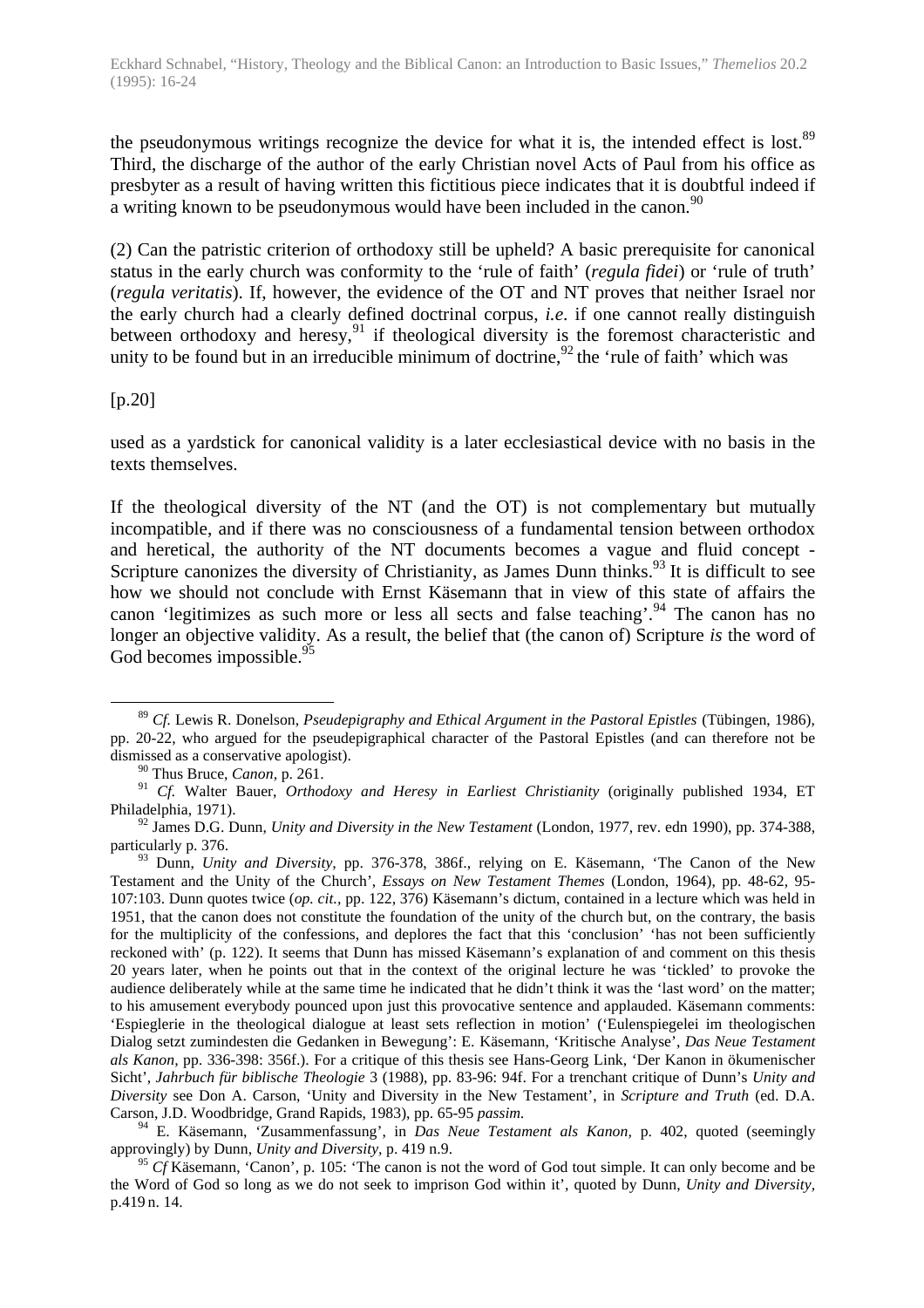(3) Can we accept the extant list of OT and NT books as normative canon when various biblical authors rely on the authority of non-canonical texts? It has sometimes been maintained that the fact that NT writers support arguments by appealing to non-biblical texts (*e.g.* Jude 14-15 referring to the Book of Enoch 1:9) extends the boundaries of the canon. In answering this argument we need to realize that quotation does not constitute the canonicity of the quoted text. This is easily demonstrated by the fact that OT writers could cite secular sources, both of Israelite and non-Israelite origin (*e.g.* Nu. 21:14ff.; 21:27ff.; Esther 6:1-2), while nobody assumes that quotation from Persian annals elevates these to canonical status.

(4) Can we accept the Hebrew OT as part of the Christian canon if for most NT authors the version of the Septuagint was the determinative text of 'Scripture'?<sup>96</sup> The import of the LXX for the question of the canon has not been adequately researched and one should therefore be wary of quick solutions. A more thorough discussion of this question would need to focus at least on four points.

First, while the NT writers usually quoted according to the LXX, this does not mean that they regarded the LXX as normative but not the Hebrew Bible. The question which we posed has to be answered in the negative only when it can be demonstrated that in the eyes of the apostles the LXX possessed a higher degree of authority than the Hebrew text. As far as I can see such a demonstration has not been forthcoming.

Second, there are instances where the NT writers quote the LXX in a form which has evidently been 'corrected' on the basis of a careful reading (or remembrance) of the Hebrew text (*e.g.* Rom. 11:35; 1 Cor. 3:19; 2 Cor. 8:15). Even though these cases are relatively rare and thus cannot be cited in favour of a quick argument for the superior authority of the Hebrew text for the NT authors - they demonstrate that the evidence is complex and that easy answers are not possible.

Third, although the Jews had a high regard for translations of biblical texts - when they can no longer be used they should be hidden (the obligation of *genizah*) and they may be rescued on the Sabbath in case of fire<sup>97</sup> - they still do not 'make the hands unclean'.<sup>98</sup> This indicates that for the later rabbis the authority of a translation was of a lesser kind than the authority of the Hebrew texts.

Fourth, while it is correct to view the Septuagint as the Bible of the Diaspora Jews, it is less evident that the Greek Bible had a high authority status in Palestine. Of course Greek was read and spoken in Judea and Galilee,<sup>99</sup> and Greek versions of the Hebrew Bible were used.<sup>100</sup> As most if not all of the early apostles had their roots in Palestine - including Paul<sup>101</sup> - it needs specific proof that they regarded the Hebrew OT as possessing an authority inferior to the Greek OT.

<sup>&</sup>lt;sup>96</sup> This question is raised by Hans Hübner, 'Vetus Testamentum und Vetus Testamentum in Novo receptum. Die Frage nach dem Kanon des Alien Testaments aus neutestamentlicher Sicht', *Jahrbuch für biblisch Theologie* 3 (1988), pp. 147-162; *idem, Biblische Theologie* (Göttingen, 1990), pp.44-70.

<sup>97</sup> *Cf* mShab 16, 1; tShabb 13,2; jShab 16,1-2, 15b-c; bShab 115a-b; Sof I, 8.

<sup>98</sup> Johann Maier, *Jüdische Auseinandersetzung mit dem Christentum in der Antike* (Darmstadt, 1982), p. 93.

<sup>99</sup> *Cf* generally C. Mussies, 'Greek in Palestine and the Diaspora', *The Jewish People in the First Century II* (ed. S. Safrai/M. Stern, Assen, 1976), pp.1040-1064.

<sup>100</sup> *Cf* the recently published scroll of the Greek Minor Prophets: E. Tov/R.A. Kraft, *The Seiyal Collection* (Vol. 1, DJD 8, Oxford, 1990).

<sup>101</sup> *Cf* F.F. Bruce, *Paul: Apostle of the Free Spirit* (Exeter, 1977), pp. 41-52.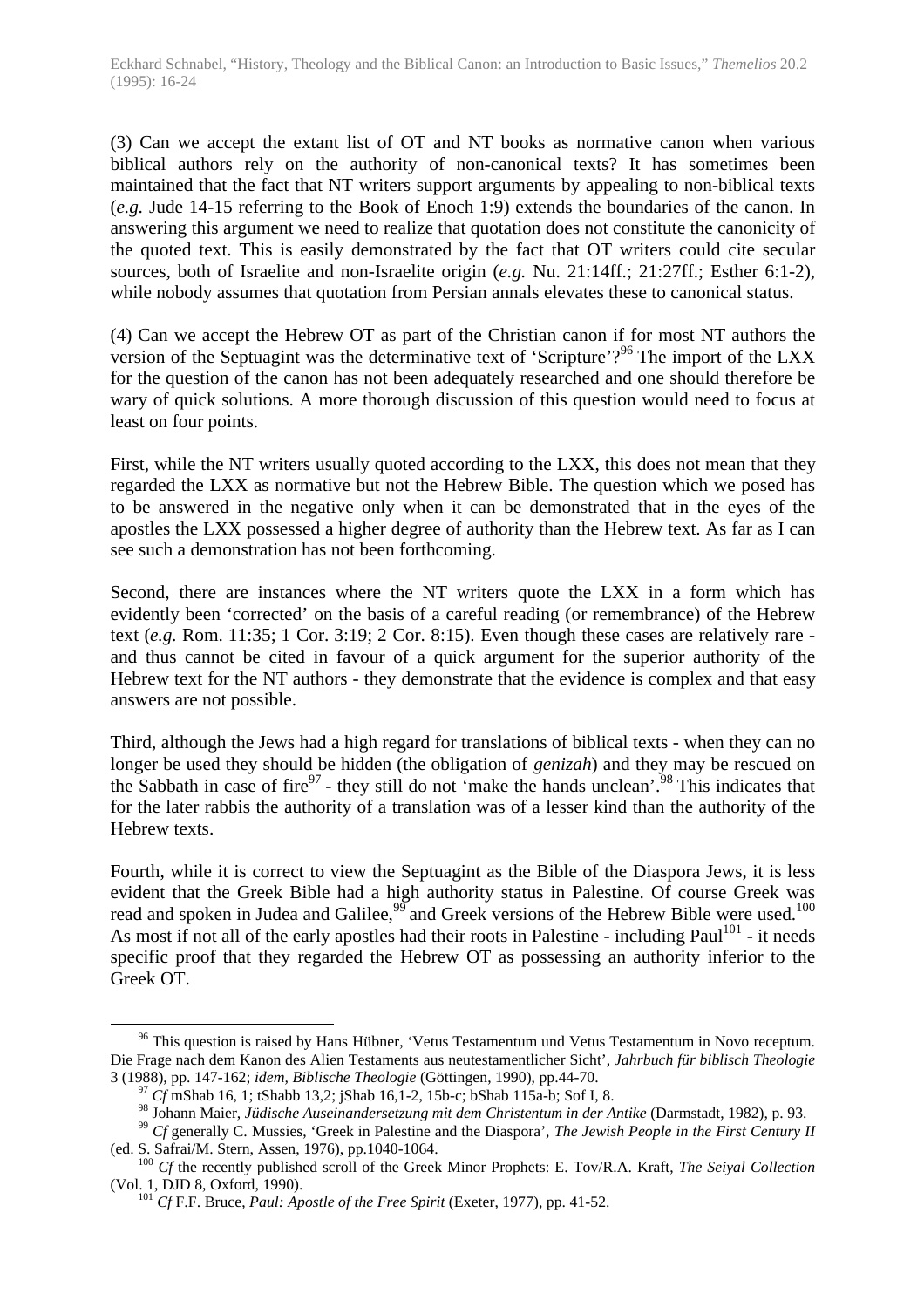A related question is the fact that it is not possible, in view of the present state of research into the history of the Hebrew text of the OT, to speak of a 'fixed' or 'official' or 'stabilized' Hebrew text of the Bible. Harry Orlinski argues that it is therefore not possible 'to take at its face value the rabbinic statement that there were three copies of the Torah on deposit in the Temple'.<sup>102</sup> At the same time we should note, however, that it is equally impossible to speak of a stabilized official Greek text of the Hebrew OT.

(5) Must we agree with the argument that the authority of Scripture is dependent upon the authority of the church? Taking its cue from the famous dictum of Augustine that 'ego vero Evangelio non crederem, nisi me catholicae Ecclesiae commoveret auctoritas'<sup>103</sup> ('I will not truly believe the Gospel if the catholic Church does not guarantee its authority for me'), an extreme position inferred the superiority of the church *vis-à-vis* the canon of Scripture. In general, however, the Roman Catholic church defined canonization as an act of respectful deference to the primary authority of Scripture: the Holy Scriptures are canonical *in se* (in themselves) because they are inspired by God, and they are canonical *quoad nos* (with regard to us) because they have been received and accepted by the church.<sup>104</sup>

(6) A related question concerns the OT apocrypha. If those books are to be accepted as canonical which the Christian church regarded as such, and if the so-called OT apocrypha were part of the early Christian canon of Holy Scripture, must we not then accept this particular form of its canon? In other words, as the church had a wider (Alexandrian) canon than the Jewish community, should the church today not follow the church's previous decision and accept the apocrypha, as does the Roman Catholic church? These additional books - Judith, Wisdom of Salomon, Tobias, Wisdom of Jesus Ben Sira, Baruch, 1 and 2 Maccabees, Additions to Esther and Daniel, Prayer of Manasse - would provide an important historical link between the old and the new covenants. And they would be witnesses to the development of doctrines such as the resurrection, angelology and eschatology.<sup>105</sup>

Before we opt for a correction of the (narrower) 'Protestant canon' too quickly we should note, first, that in order to have an unbroken history of tradition it would not suffice to include the apocrypha only: other early Jewish writings such as the Enoch texts, the so-called Psalms of Solomon, various apocalyptic texts and the writings of the Qumran community belong to the Jewish history of tradition as well, and they were never part of any 'canon'. The early Christians read Scripture as a set of writings which they regarded as revealed word from God and not as an ongoing tradition process.

Second, as has been indicated in the first part of the article (3.iii), there is good evidence to support the conclusion that there never was a 'wider' Jewish canon which included the apocrypha. This means, third, that the 'narrow' Hebrew canon constitutes that form of the

<sup>102</sup> *Cf* H.M. Orlowski, 'The Septuagint and its Hebrew Text', *The Cambridge History of Judaism* (Vol. 2, Cambridge, 1989), pp. 534-562: 561.

<sup>103</sup> Augustine, *Contra Ep. Man.,* cap. 5 (*Migne* PL 42, 176).

<sup>104</sup> *Cf* H.-J. Kühne, *Schriftautorität und Kirche: Fine kontroverstheologische Studie zur Begrundung der Schriftautorität in der neueren katholischen Theologie* (Göttingen, 1980); more recently Traugott Vogel, 'Evangelium - Schrift -Kirche. Eine Problemanzeige zum reformatorischen Schriftprinzip', *Theologische Literaturzeitung* 115 (1990), pp. 654-666: 659f.

<sup>105</sup> *Cf.* H. Gese, 'Erwägungen zur Einheit der biblischen Theologie', *Vom Sinai zum Zion: Alttestamentliche Beitrage zur biblischen Theologie* (3rd edn, München, 1990), pp. 11-30; *idem,* 'Tradition and Biblical Theology', in *Tradition and Theology in the Old Testament* (ed. D.A. Knight, Philadelphia, 1976), pp. 301-326. Gese argues for the inclusion of the apocrypha in the context of his concern for an (uninterrupted) process of tradition history (*e.g.* 'Einheit', pp. 16f.).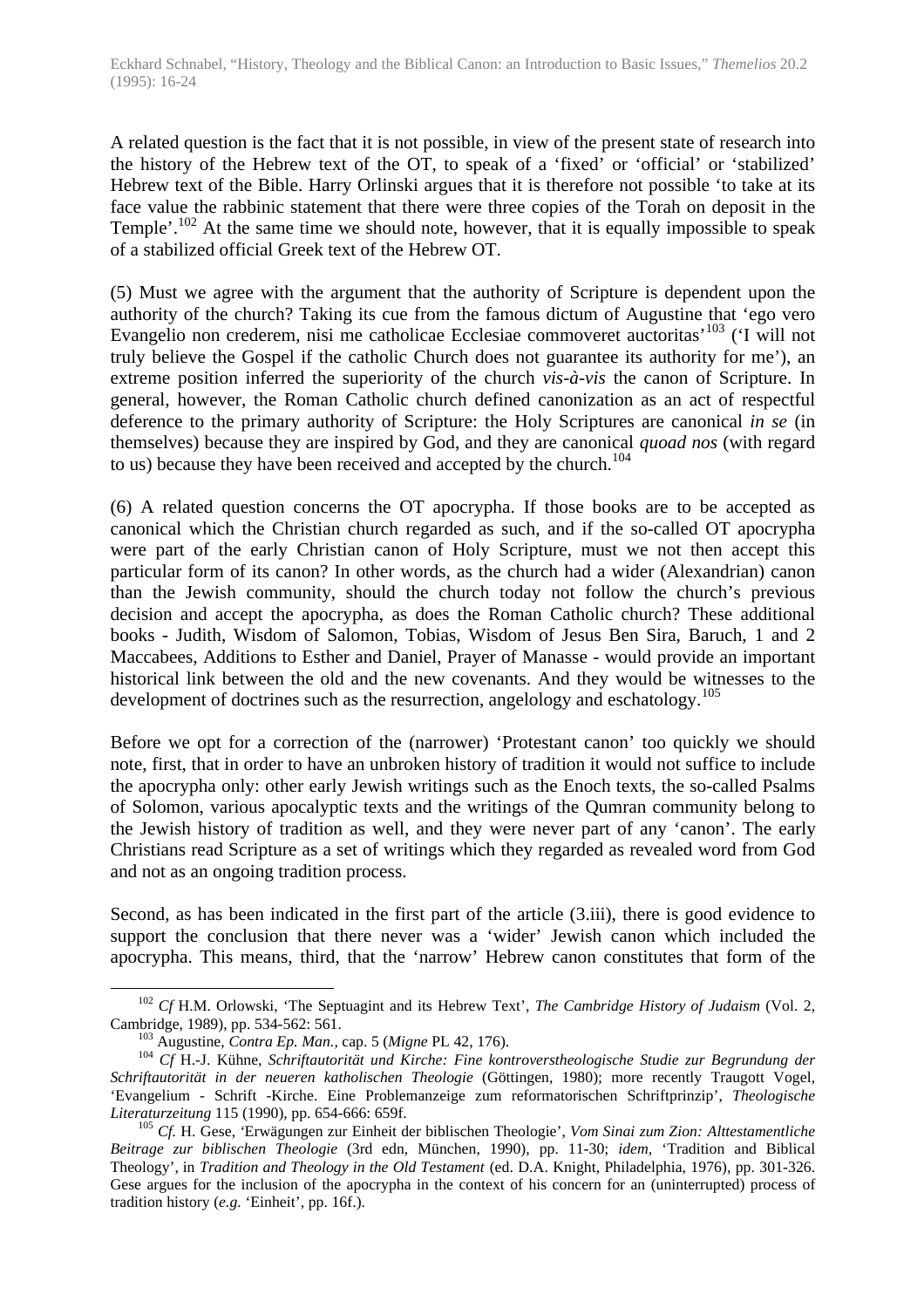Scriptures which in all probability Jesus and the apostles used. By accepting the same canon as Judaism the church acknowledges its historical origins and its identification with the people of God united in the divine promise to Abraham.<sup>106</sup>

(7) A similar question pertains to the NT apocrypha. Can we accept a 'closed canon' when the boundaries of the NT canon were determined in the context and as the result of historical processes? Should other texts, such as the (Gnostic) Gospel of Thomas be considered for inclusion in the canon?

If, as we indicated above, the church did not 'create' the canon on account of its own authority but received it, the acceptance of the extant canon is not a matter of subscribing to an ecclesiastical tradition which may well be fallible. Further, we must remind ourselves of the fact that the early church fathers clearly distinguished between the apostolic age and the age of the church. For them this was a qualitative distinction. The most important period of canonical development for the NT was evidently the second century. The church received those writings as normative which it experienced as foundational to its existence: 'This foundation is temporally limited.<sup>107</sup> This holds true even though it is difficult to give precise dates for the limitation to the present canon or to demonstrate a foundational significance for writings such as 2 or 3 John. The main problem here could be simply the lack of information, however.

If it seems correct not to tie the canonical process proper to Jewish or Christian tradition, further questions ensue.

(8) Is the concept of inspiration as basic category for understanding the canonical nature of Scripture still justifiable today? If the canonical process is regarded as a purely historical question<sup>108</sup> and if we don't hold to the view that it was the community of faith which decreed a set of authoritative books (and subsequently submitted its own authority to the authority of the new collection), the quality of inspiration will be the determining factor in the collection of authoritative books. This position brings us back to the historical issues which we referred to above. On the other hand, if we reckon with divine guidance during the canonical process itself, the inspiredness of the books is at least not the sole 'explanation' for their being in the canon.

[p.21]

 $\overline{a}$ 

It seems that the early Fathers, while agreeing that the authoritative writings of the church were inspired, did not regard inspiration as a criterion for canonicity.<sup>109</sup> They spoke of their own inspiration and of the inspiration of their predecessors and their writings. If by inspiration we understand that operation of the Holy Spirit by which the prophets and the apostles were enabled to utter and to write the word of  $God<sub>1</sub><sup>110</sup>$  this is no definition which could enable the Fathers to distinguish effectively between inspired and uninspired writings. New personal inspiration of the Spirit would be needed in order to be able to make such a distinction.

<sup>106</sup> *Cf* Goldingay, *Approaches,* p. 144.

<sup>&</sup>lt;sup>107</sup> Dunbar, 'Biblical Canon', p. 358.

<sup>108</sup> As does R.K. Harrison, 'Canon of the OT', in *The International Standard Bible Encylopedia,* Vol. 1, 1979, p. 591, with regard to the OT.

<sup>109</sup> *Cf* Metzger, *Canon,* pp. 255-257.

<sup>110</sup> *Cf* Bruce, *Canon,* p. 264; for a discussion of inspiration in the context of the canon see *ibid.,* pp. 263-268, 280-283.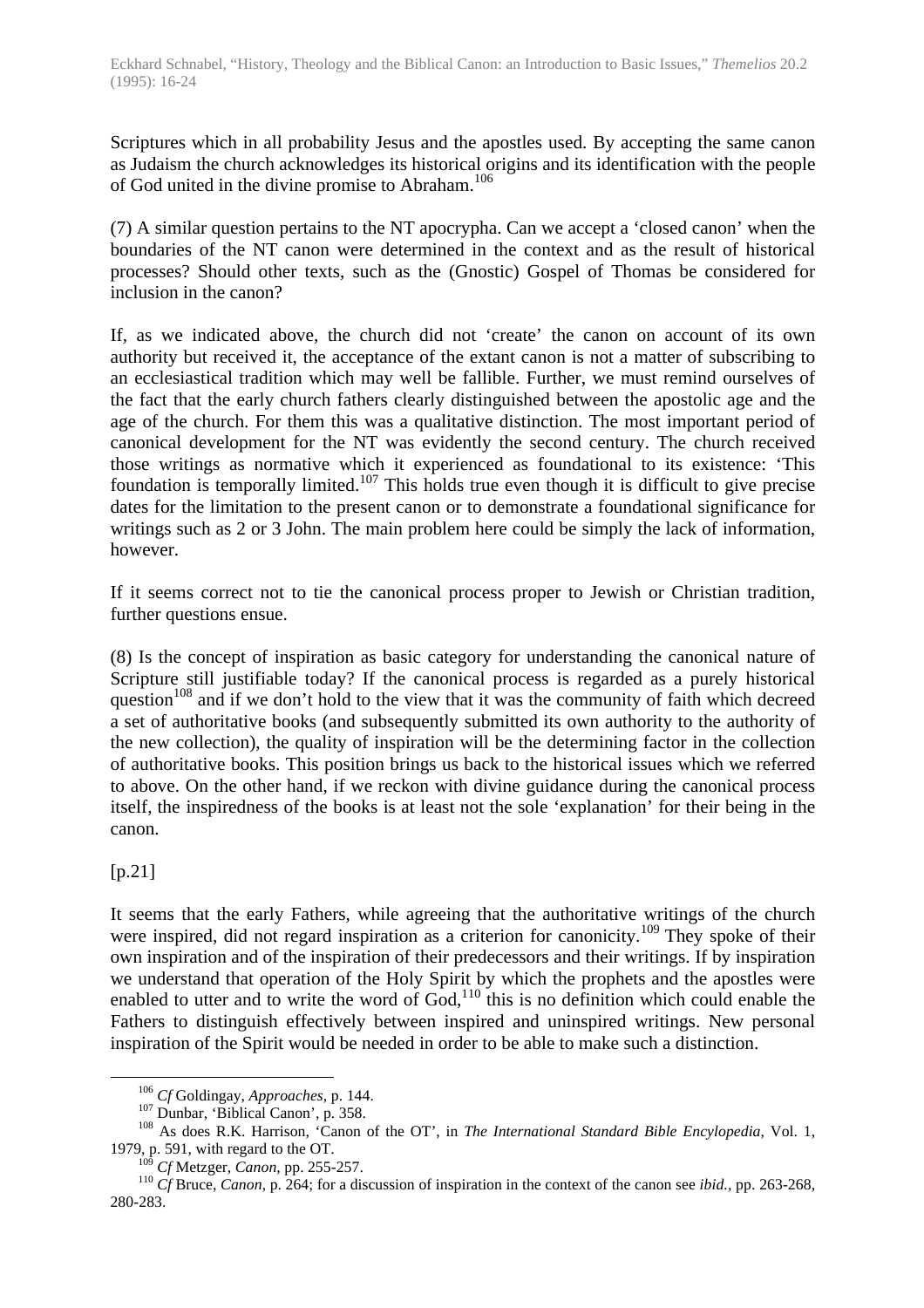Some distinguish between inspired and non-inspired canonical literature: in Tannaitic times all inspired books were regarded as canonical, whereas not all 'canonical' books (*e.g.* Mishnah) are inspired.<sup>111</sup> Here the category of 'non-inspired canonical writings' corresponds with authoritative tradition.

(9) Can we avoid the conclusion that the authority of Scripture is secondary to the authority of the 'rule of faith' which was the basis for the acceptance of the biblical canon as Scripture? It has been argued that the canon *qua* canon cannot be identified with Scripture since the basic marks of canonicity (the *notae canonicitatis*) are controlled by a specific material centre - a 'canon within the canon', the 'rule of faith', or more aptly, 'the gospel'.<sup>112</sup> This argument is problematic for the following reasons.

First, what scholars describe as the normative 'centre of Scripture' depends upon the respective identifications and definitions of the individual scholar.<sup>113</sup> As scholars have not arrived at a critical consensus regarding the unifying centre of Paul's theology, the search for a 'canon within a canon' which has been going on for 200 years has not been successful. The various suggestions sometimes reveal more about the ecclesiastical affiliation or the doctrinal allegiance of the scholar than about the unifying centre of Scripture. The charge of subjectivity has thus repeatedly been levelled against such attempts.<sup>114</sup> Advocates of a 'canon within the canon' admit that there is an important consequence of such a postulate: the material boundaries of what constitutes normative 'Scripture' have to be redefined again and again.<sup>115</sup> Even advocates of a 'canon within the canon' have emphasized that one ought not to make the canon within the canon into the canon. $116$ 

Second, the search for a 'canon within the canon', which is a relatively new enterprise, destroys the continuity of Christian history, as the early church did not operate with such a  $construct.<sup>117</sup>$ 

Third, from a tradition-historical point of view the concept of a 'canon within the canon' completely contradicts the nature of the canon as record of God's revelation, being the result of (salvation-) historical processes which unfolded God's truth.<sup>118</sup> The delineation of a 'canon within the canon' detaches traditions from their larger context upon which they are, however, dependent. Thus the result will always be theological onesidedness to a larger or lesser degree.

<sup>111</sup> S.Z. Leiman, *The Canonization of Hebrew Scripture: The Talmudic and Midrashic Evidence* (Hamden, 1976), p. 127.

<sup>112</sup> *Cf* Gerhard Ebeling, *Die Geschichtlichkeit der Kirche und ihrer Verkündigung als theologisches Problem* (Tübingen, 1954), p. 52; more recently Wolfgang Wiefel, 'Die Autoritat der Schrift und die Autoritat des Evangeliums', *Theologische Literaturzeitung* 115 (1990), pp. 641-654.

<sup>113</sup> See the helpful presentation in Goldingay, *Theological Diversity,* pp.122-127.

<sup>114</sup> *Cf* Gerhard Hasel, *New Testament Theology: Basic Issues in the Current Debate* (Grand Rapids, 1978), pp. 164-170; Brevard S. Childs, *The New Testament as Canon. An Introduction* (Philadelphia, 1984 = 1985), p. 44.

<sup>&</sup>lt;sup>115</sup> *Cf* Kümmel, 'Notwendigkeit und Grenze', p. 97. For his own description of the 'centre of the NT' see *idem, Die Theologie des Neuen Testaments nach semen Hauptzeugen* (Göttingen, 1970), pp. 286-295.

<sup>116</sup> I. Lönning, *'Kanon im Kanon': Zum dogmatischen Grundlagenproblem des neutestamentlichen Kanons* (Mtinchen, 1972), p. 271; *cf* Goldingay, *Theological Diversity,* p. 129 with n. 123.

<sup>117</sup> K-H. Ohlig, *Die theologische Begründung des neutestamentlichen Kanons in der alten Kirche* (Düsseldorf, 1972), pp. 12f.

<sup>118</sup> *Cf* H. Gese, 'Das biblische Schriftverständnis', *Zur biblischen Theologie* (2nd edn, Tübingen, 1983), pp. 9-30: 29.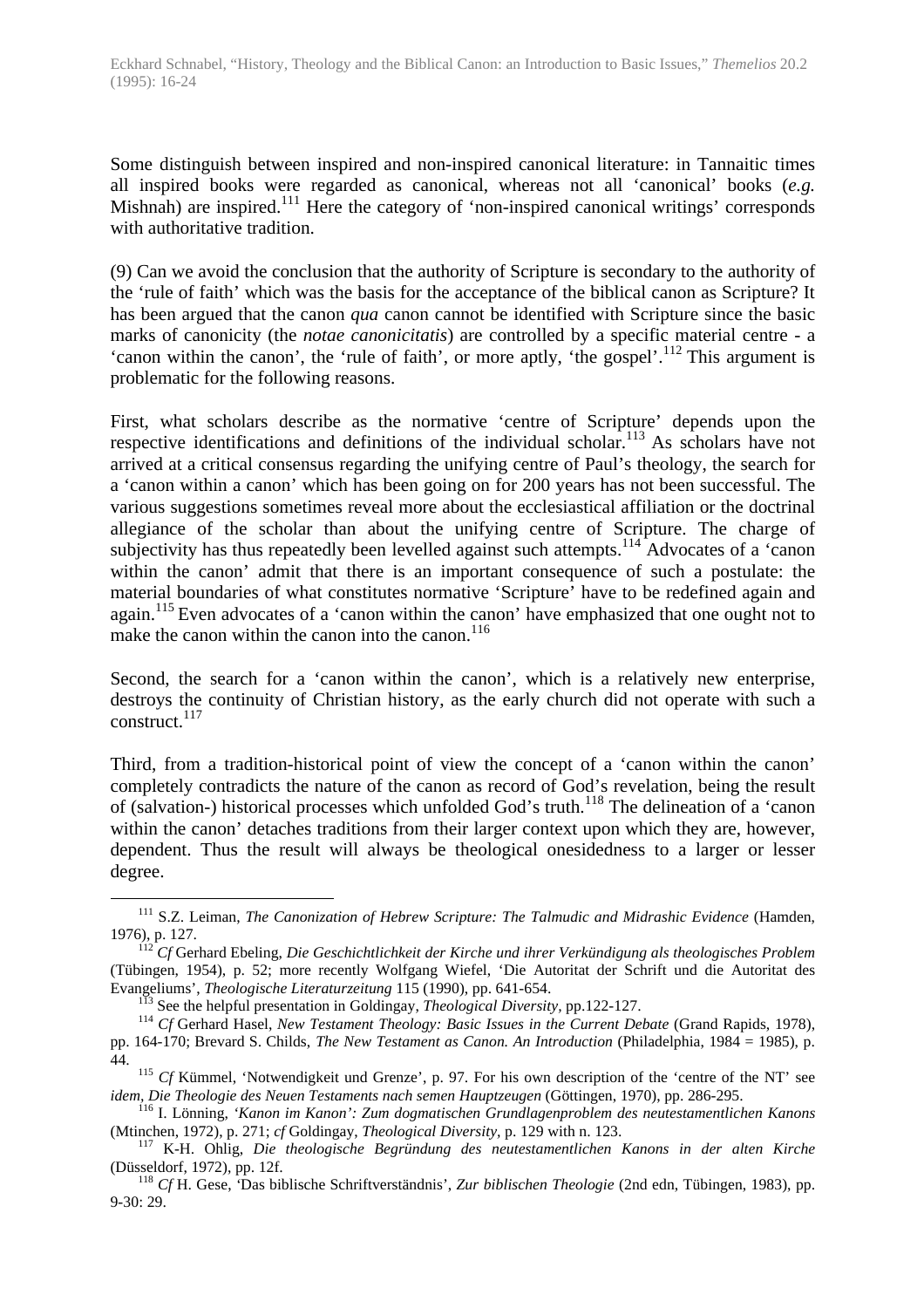(10) Can we concur with the appeal to divine sovereignty in the history and in the life of the church as the boundaries and the binding nature of the canon cannot be demonstrated unambiguously from historical analysis?<sup>119</sup> If this were the only argument left after having stated the impossibility of validating empirically a (traditional) canonical model, it would be of the *deus ex machina* type. If, on the other hand, the historical processes as we outlined them above have a reasonable degree of reliability, if it is correct to say that the early church abstained from being its own norm by accepting and upholding a norm outside its own *magisterium,* and if we reckon with God working out his purposes in the world and in the church, appeal to the guidance of the Spirit in the canonical process is not an argument of last resort but the expression of confidence in God who loves the world.

## **Conclusion**

 $\overline{a}$ 

Answers given to the questions related to the canon have consequences for the shape of the hermeneutical and the theological task as well as for the pastoral and the evangelistic efforts of the church. This is not always appreciated enough.

As regards the hermeneutical task, the exegete who regards the 'canon' as a mere historical construct will happily engage in *Sachkritik* in historical and also in theological matters.<sup>120</sup> As with all products of historical processes, so the collection of books which we call 'the canon of Scripture' is the result of human endeavour, and as such is intrinsically fallible and thus open to critique and the need for revision. The exegete who retains the traditional view of the canon as the inspired word of God will attempt to find solutions to historical problems by trying to harmonize discrepancies<sup>121</sup> and by accentuating and researching the fundamental theological unity of Scripture.<sup>122</sup>

As regards the theological task, the scholar or the church leader who regards the concept of the canon as irrelevant has difficulties in establishing authority for faith and practice. If 'inspiration' is but a theological theory as opposed to a process in history supporting and guiding the writing of Scripture and the collection of the canon, the locus of authority shifts away from the text of Scripture, despite all protestations to the contrary. Since historical criticism may destroy the 'theological' value of any particular biblical book, passage or assertion, that book or passage or assertion can readily be omitted when the church considers matters of faith and practice. The new locus of authority is either the history of tradition behind Scripture,<sup>123</sup> various levels of redactional-historical development,<sup>124</sup> the final canonical

<sup>119</sup> As does Dunbar, 'The Biblical Canon', pp. 359f.; *cf* Metzger, *Canon,* p.284.

<sup>120</sup> *Cf* Peter Stuhlmacher, *Vom Verstehen des Neuen Testaments. Eine Hermeneutik* (2nd edn, Göttingen, 1986), pp. 246-250.

<sup>121</sup> *Cf.* I.H. Marshall, 'Historical Criticism', *New Testament Interpretation. Essays in Principles and Methods* (ed. I.H. Marshall, Exeter, 1977), pp. 126-138: 132; see also Craig L. Blomberg, 'The Legitimacy and Limits of Harmonization', in *Hermeneutics, Authority, and Canon* (eds D.A. Carson, J.D. Woodbridge, Grand Rapids, 1986), pp. 139-174.

<sup>122</sup> *Cf.* Don A. Carson, 'Unity and Diversity in the New Testament', in *Scripture and Truth* (eds D.A. Carson, J.D. Woodbridge, Grand Rapids, 1983), pp. 65-95; *cf* also Ulrich Wilckens, 'Das historisch ausgelegte Neue Testament als Kanon der Heiligen Schnift', in *Wissenschaft und Kirche* (FS E. Lohse, eds K. Aland, S. Meurer, Bielefeld, 1989), pp. 13-28: 27f.

<sup>123</sup> See the approach of Hartmut Gese; *cf.* H. Gese, 'Erwagungen zur Einheit der biblischen Theologie', *Vom Sinai zum Zion* (Bevlh 64, 2nd edn, München, 1984), pp. 11-30; and more recently *idem,* 'Hermeneutische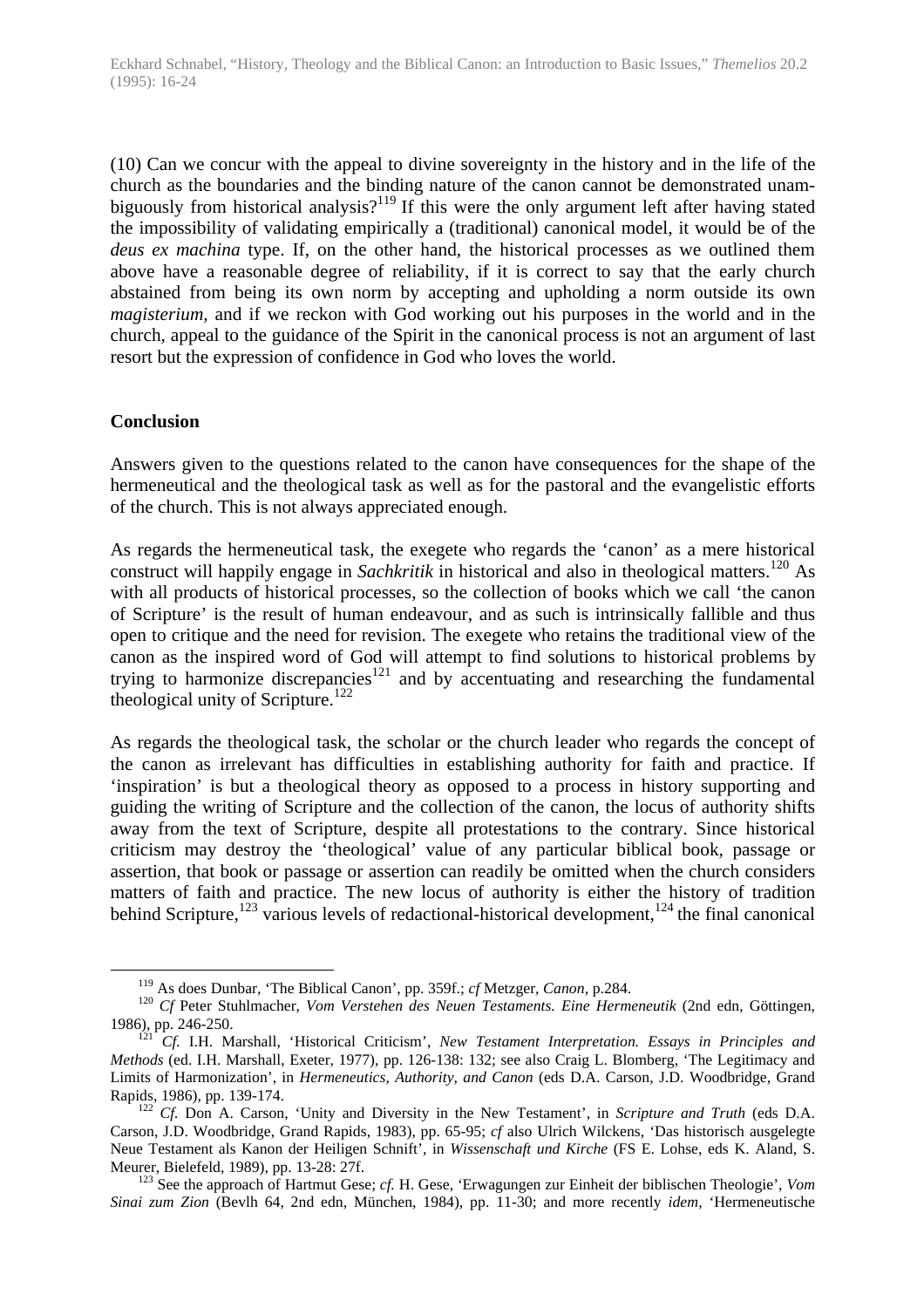context,<sup>125</sup> ecclesiastical tradition,<sup>126</sup> the experience of the community of faith,<sup>127</sup> or, more elusive, the hermeneutical enterprise with its never-ending effort to ascertain the material centre of Scripture as gospel.<sup>128</sup> These new loci of authority all depend, in the final analysis, on the subjectivity of the individual or the ecclesiastical-corporate interpreter - on his ability to reconstruct the 'true facts' of tradition history, on his inclination to retain venerated views and habits, on his disposition to realize the working of God or on his talent to relate his method(s) to the text.

As regards the pastoral and the evangelistic tasks, the apparent impossibility to communicate a dialectial assessment of the 'canon' as being historically dubious and yet ecclesiastically still memorable and, somehow, normative have disastrous consequences. If preachers follow the suggestion of those who discard the canon altogether, they will regard the Didache or 1 Clement, or a sermon of Martin Luther or John Wesley, as just as relevant for the church as the Epistle to the Ephesians or 1 Peter.<sup>129</sup> Preachers who do not have the time to wade through extended tradition-historical arguments or follow redaction-critical trajectories presented in commentaries, monographs and essays have to rely on the 'truth' of the exegetical consensus or on the specific theological outlook adopted during their student days. And since 'truth' as objective and therefore normative reality has become a rather problematic philosophical concept, they present the standard credal formulations without inner conviction. Or they look for 'power' in movements which promise to have the key to spiritual effectiveness. Or they look for relevance in social-political<sup>130</sup> or in psychological propositions.<sup>131</sup> The Christian audience is made to feel insecure, and from time to time even non-Christian critics deplore the fact that the church at large has no distinctive message to offer as its representatives and its

Grundsätze der Exegese biblischer Texte', *Standort und Bedeutung der Hermeneutik in der gegenwartigen Theologie* (eds A.H.J. Gunneweg, H. Schröer, Bonn, 1986), pp. 43-62.

<sup>124</sup> *Cf.* James D.G. Dunn, 'Levels of Canonical Authority' [1982], *The Living Word,* pp. 141-174.

<sup>&</sup>lt;sup>125</sup> *Cf.* Brevard S. Childs, *Introduction to the Old Testament as Scripture* (Philadelphia, 1977); more recently *idem,* 'Biblische Theologie und christlicher Kanon', *Jahrbuch für biblische Theologie* 3 (1988), pp. 13-28.

<sup>&</sup>lt;sup>126</sup> Seldom defended theologically but essentially the practice in reality. I don't know of a church which has either revised her creeds regarding the (undifferentiated) authority of Scripture for faith and practice, or which has revised (some would say 'reformed', *cf* Barr, *Holy Scripture,* p. 74) the canon of Scripture by eliminating 'patently wrong', 'clearly mistaken' or 'disastrous' views and statements. Suggestions like that of Wolfgang Schenk who demands the 'de-canonization' of the Pastoral Epistles as 'TritoPaulines' (W. Schenk, 'Die Briefe an Timotheus I und II und an Titus (Pastoralbriefe) in der neueren Forschung (1945-1985)', *Aufstieg und Niedergang der römischen Welt* 11/25.4 (1987), pp. 3404-3438: 3428 with note 93) are not being discussed seriously. See further the similarly critical assessment of the canonical process by R.B. Lauren, 'Tradition and Canon', in *Tradition and Theology in the Old Testament* (ed. D.A. Knight, Philadelphia, 1977), pp. 261-274, and D.A. Knight, 'Revelation through Tradition', *op. cit.,* pp.143-180.

<sup>127</sup> *Cf* Paul J. Achtemeier, *The Inspiration of Scripture. Problems and Proposals* (Philadelphia, 1980), p. 159: 'It is the experience of the community of faith with the Bible which gives the basis for the confession of the authority of that Bible'. Similarly James D.G. Dunn, 'The Authority of Scripture According to Scripture' [1982], *The Living Word,* p. 102: 'The authority of Scripture is ... a power which grasps the hearer, so that conscience, mind and will cry out, "This is the word of God".

<sup>128</sup> *Cf* Udo Schnelle, 'Sachgemasse Schriftauslegung', *Novum Testamentum* 30 (1988), pp. 115-131.

<sup>&</sup>lt;sup>129</sup> Thus Willi Marxsen, 'Das Problem des neutestamentlichen Kanons aus der Sicht des Exegeten' [1960], *Das Neue Testament als Kanon,* pp. 233-246: 246; and in a similar vein more recently James D.G. Dunn, *Unity and Diversity,* p. 386.

<sup>130</sup> See N.K. Gottwald (ed), *The Bible and Liberation: Political and Social Hermeneutics* (Maryknoll, 1983), and the numerous studies on liberation theology, contextual theologies and feminist theology.

<sup>&</sup>lt;sup>131</sup> In Germany most efficiently the now suspended Roman Catholic priest Eugen Drewermann; among his numerous bulky works see particularly *Tiefenpsychologie und Exegese* (2 vols, 5th/3rd edn, Olten/Freiburg, 1988/1987). For an incisive critique see C. Lohfink, R. Pesch, *Tiefenpsychologie und keine Exegese. Eine Auseinandersetzung mit Eugen Drewermann* (Stuttgart, 1987).